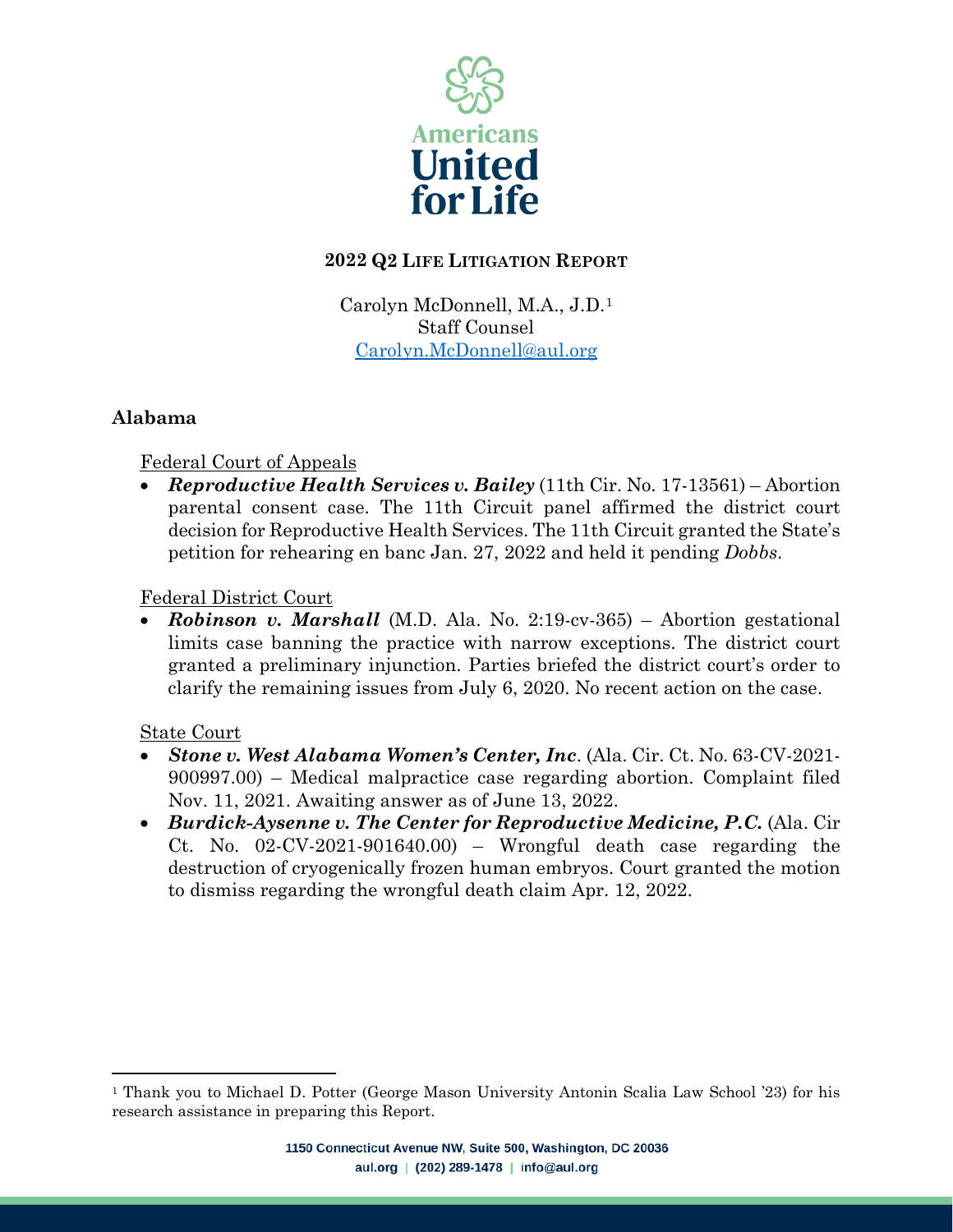## **Alaska**

#### State Court

• *Planned Parenthood Great Northwest, Hawaii, Alabama, Indiana, Kentucky v. State of Alaska* (Alaska Super. Ct. No. 3AN-19-11710CI) – Chemical abortion (physician-only rule) case. The court issued a preliminary injunction. Trial set for the week of July 25, 2022.

## **Arizona**

### Federal Court of Appeals

• *Isaacson v. Brnovich* (9th Cir. Nos. 21-16645 (lead), 21-16711) – Abortion prenatal nondiscrimination (disability) case. Preliminary injunction granted in part (prenatal disability discrimination) and denied in part (prenatal rights). Cross-appealed. 9th Circuit denied the motion for a partial stay of the preliminary injunction. Briefed and set for oral argument on July 27, 2022.

### **Arkansas**

### U.S. Supreme Court

• *Rutledge v. Little Rock Family Planning Services* (No. 20-1434) – Abortion gestational limits (18-week), health and safety (physician-only rule), and prenatal nondiscrimination (Down syndrome) case. The 8th Circuit affirmed the preliminary injunction. State filed cert. petition on Down syndrome issue only. Distributed for conference Sept. 27, 2021. Apparently being held pending *Dobbs*. *Amicus curiae* [brief filed on behalf of Americans](https://aul.org/wp-content/uploads/2021/07/20210513103832564_20-1434-Amicus-Brief-of-Americans-United-for-Life.pdf)  [United for Life.](https://aul.org/wp-content/uploads/2021/07/20210513103832564_20-1434-Amicus-Brief-of-Americans-United-for-Life.pdf)

### Federal Court of Appeals

- *Hopkins v. Jegley* (8th Cir. No. 21-1068) Abortion gestational limits (dismemberment), fetal remains, and prenatal nondiscrimination (sex) case. Amended complaint filed. Preliminary injunction issued Jan. 5, 2021. Appealed to 8th Circuit and held in abeyance pending *Dobbs*. *[Amicus curiae](https://aul.org/wp-content/uploads/2020/11/2020-10-14-Amicus-Brief-of-AUL.pdf)* [brief on behalf of Americans United for Life.](https://aul.org/wp-content/uploads/2020/11/2020-10-14-Amicus-Brief-of-AUL.pdf)
- *Little Rock Family Planning Services v. Jegley* (8th Cir. No. 21-2857) Abortion gestational limits case regarding a ban with narrow exceptions. Preliminary injunction issued July 20, 2021. Appealed to 8th Circuit and held in abeyance pending *Dobbs*.

### Federal District Court

• *Planned Parenthood of Arkansas & Eastern Oklahoma, Inc. v. Gillespie* (E.D. Ark. No. 4:15-cv-566) – Abortion funding (Medicaid) case. Preliminary injunction denied July 30, 2018. Proceedings currently stayed due to COVID-19 pandemic. Joint update due May 20, 2022.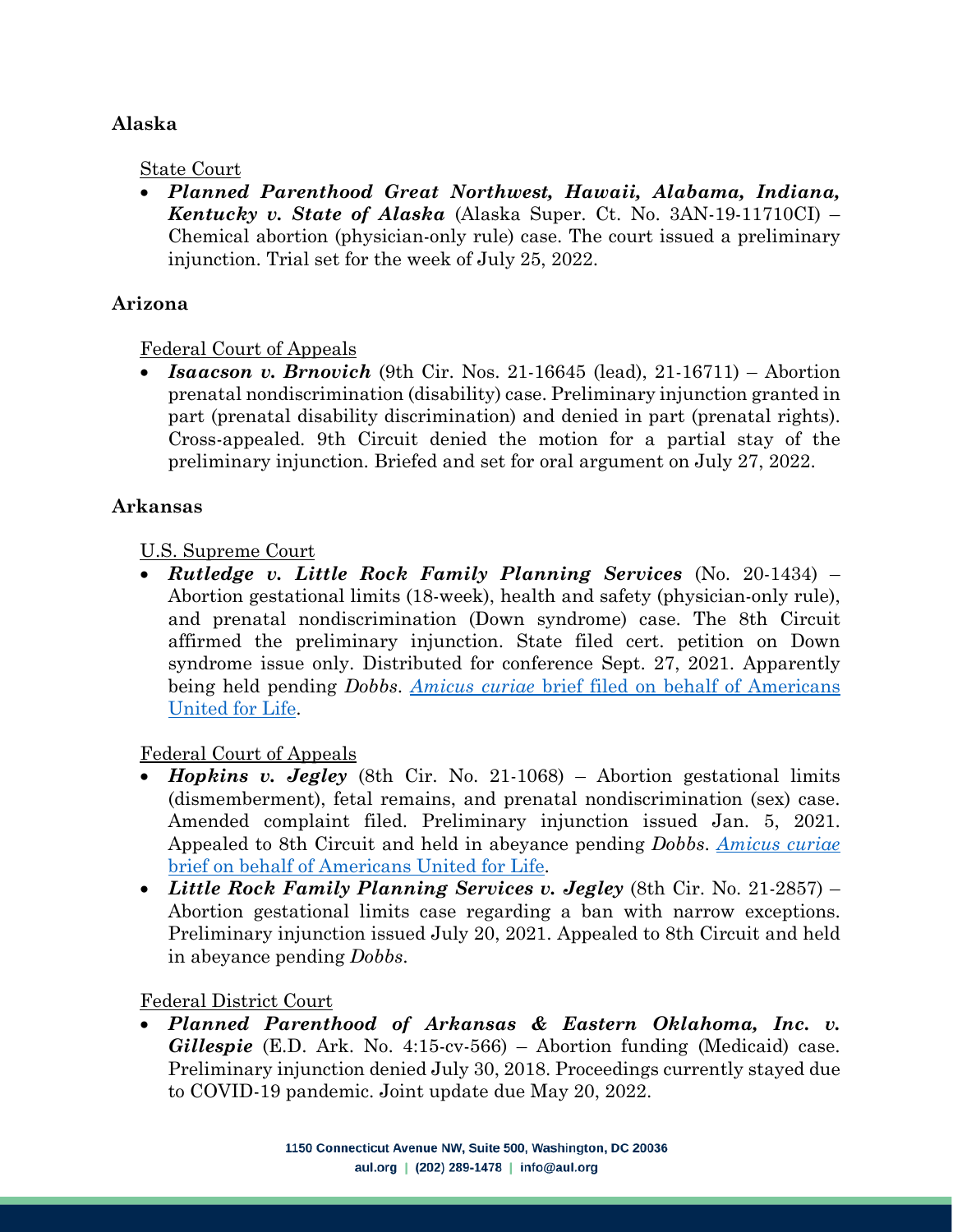## **California**

Federal Court of Appeals

- *A.B. v. Chart, Inc.* (9th Cir. No. 21-17016) **–** In vitro fertilization case. Judgment following jury verdict for plaintiffs against Chart Industries. Chart Industries appealed. Released from mediation program May 23, 2022. Currently in briefing.
- *California v. Azar* (9th Cir. Nos. 20-16045 (lead case), 20-15398, 20-15399) Conscience rights case regarding HHS conscience protection rule. Held in abeyance pending HHS rulemaking. Status report due Apr. 1, 2022.
- *National Abortion Federation v. Center for Medical Progress* (Nos. 21- 15953 (lead), 21-15955, 21-16983) – Free speech case regarding David Daleiden's undercover videos. District court granted NAF's motion for summary judgment and permanent injunction. CMP appealed to 9th Circuit. Currently in briefing. Oral argument set for Aug. 10, 2022.
- *Planned Parenthood Federation of America v. Center for Medical Progress* (9th Cir. Nos. 20-16068, 20-16070, 20-16773, 20-16820) – Free speech case regarding David Daleiden's undercover videos. District court issued permanent injunction. 9th Circuit heard oral argument on Apr. 21, 2022. *[Amicus curiae](https://aul.org/wp-content/uploads/2021/03/AUL-CA9-PP-v.-CMP-FINAL.pdf)* brief [on behalf of Americans United for Life.](https://aul.org/wp-content/uploads/2021/03/AUL-CA9-PP-v.-CMP-FINAL.pdf)

Federal District Court

- *California v. U.S. Department of Health and Human Services* (N.D. Cal. No. 4:17-cv-5783) – Conscience rights case regarding Affordable Care Act's contraception mandate. Stayed pending rulemaking. Case management conference held May 17, 2022.
- *Christian Medical & Dental Associations v. Bonta* (C.D. Cal. No. 5:22-cv-335) – Assisted suicide and rights of conscience case challenging the removal of conscience protections from the End of Life Option Act. Complaint filed Feb. 22, 2022. Hearing on motion for preliminary injunction reset for July 8, 2022. Hearing on motion to dismiss set for Sept. 16, 2022.
- *Shavelson v. California Department of Health* (N.D. Cal. No. 3:21-cv-6654) – Assisted suicide case challenging, under federal disability rights laws, to expand End of Life Option Act to active euthanasia of persons with disabilities. Amended complaint filed. Held hearing regarding motion to dismiss Apr. 14, 2022.
- *Skyline Wesleyan Church v. California Department of Health* (S.D. Cal. No. 3:16-cv-501) **–** Conscience rights case regarding California abortion insurance mandate. 9th Circuit reversed in part, vacated in part, and remanded Aug. 19, 2020. Awaiting decision on cross-motions for summary judgment.

**Colorado** No cases reported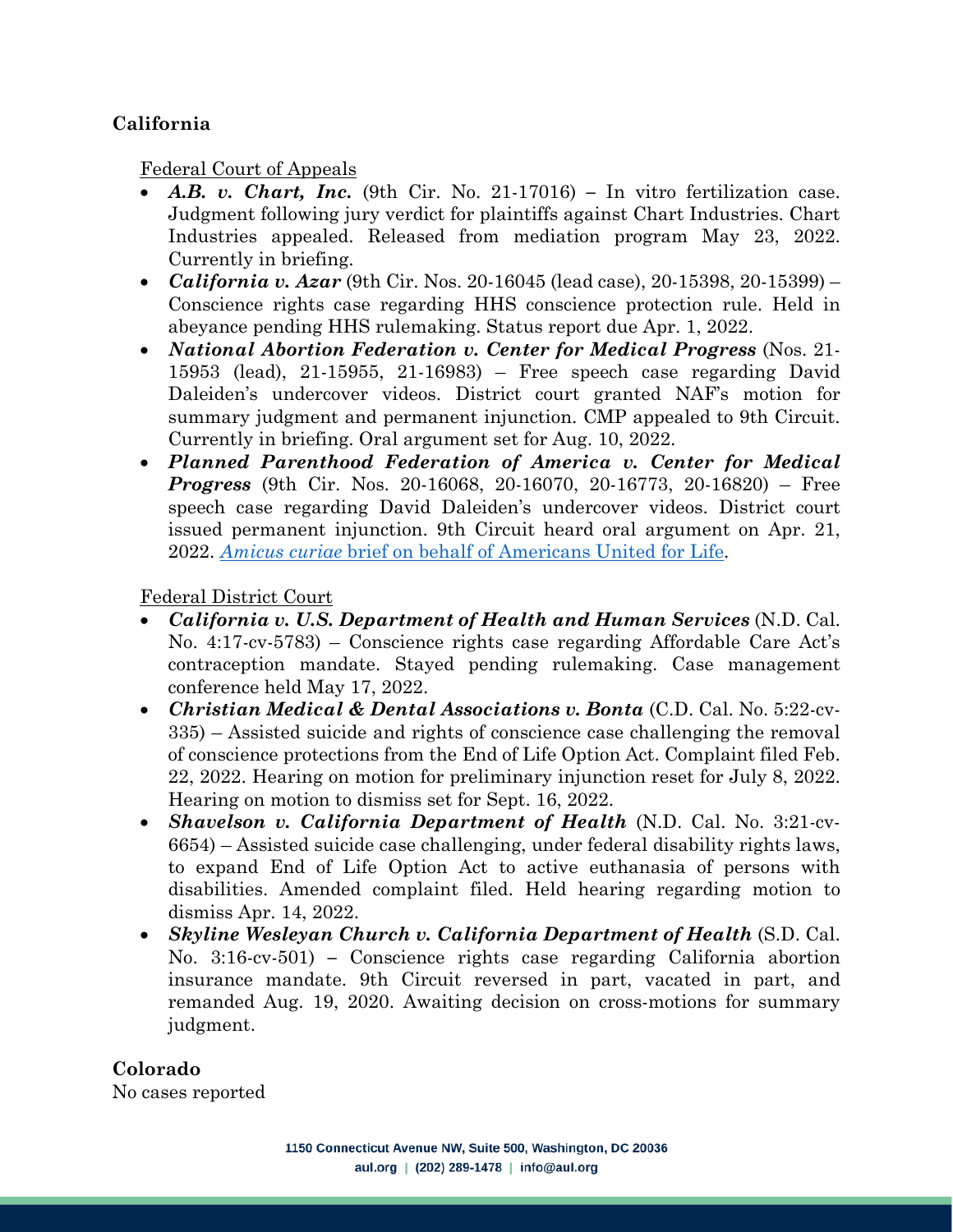#### **Connecticut**

#### Federal District Court

• *Pregnancy Support Ctr., Inc. v. Tong* (D. Conn. No. 3:21-cv-1346) **–** Free speech case regarding anti-pregnancy center law. Complaint filed Oct. 12, 2021. Answer entered Dec. 7, 2021. Dispositive motions due May 19, 2023 (plaintiffs) and June 16, 2023 (defendant). Trial ready date is June 12, 2023, or within 30 days of filing the joint trial memorandum (due by April 28, 2023, or 30 days after the Court rules on any dispositive motion).

#### State Court

• *Lafo v. Ward* (Conn. Super. Ct. Nos. LLI-CV21-6029507-S, LLI-CV22- 6029930-S) – Medical malpractice case against a certified nurse midwife for prescribing abortion inducing-drugs at 22 weeks gestation. Complaint filed Nov. 5, 2021. Ward filed a motion to dismiss Jan. 5, 2022. Planned Parenthood filed a motion to strike May 25, 2022. Scheduling order entered June 9, 2022: dispositive motions and their responses due Feb. 15 and April 15, 2024.

#### **Delaware**

State Court

• *State of Delaware v. City of Seaford* (Del. Ch. No. 2022-0030) – Fetal remains case concerning state preemption over a city ordinance. Complaint filed Jan. 11, 2022. Hearing held on cross-motions for summary judgment May 12, 2022.

### **District of Columbia**

Federal Appeals Court

- *State of Illinois v. Ferriero* (D.C. Cir. No. 21-5096) Equal Rights Amendment case with abortion policy implications. District court granted motion to dismiss Mar. 5, 2021. Briefed and awaiting oral argument schedule before the D.C. Circuit.
- *Frederick Douglass Foundation, Inc. v. District of Columbia* (D.C. Cir. No. 21-7108) – Free speech case alleging pro-life viewpoint discrimination. District court granted motion to dismiss Sept. 1, 2021. Appealed to the D.C. Circuit. Brief filed by D.C. May 20, 2022. *Amicus curiae* [brief on behalf of](https://aul.org/wp-content/uploads/2022/03/AUL-amicus-brief-in-Frederick-Douglass-Foundation-v.-DC.pdf)  [Americans United for Life.](https://aul.org/wp-content/uploads/2022/03/AUL-amicus-brief-in-Frederick-Douglass-Foundation-v.-DC.pdf)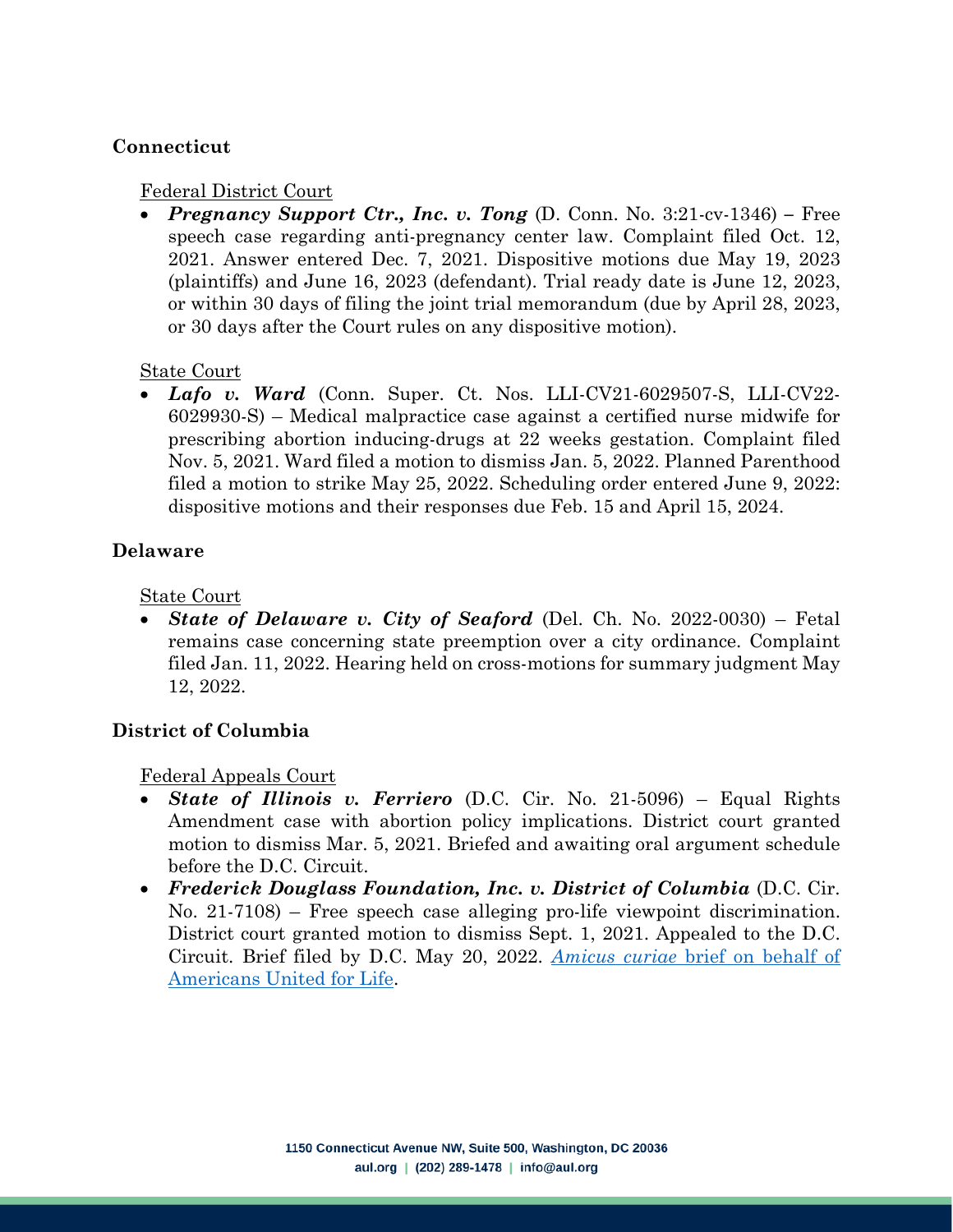#### Federal District Court

• *North Texas Equal Access Fund v. America First Legal Foundation* (D.D.C. No. 1:22-cv-728) – Abortion gestational limits case regarding the Texas Heartbeat Act (S.B. 8). Plaintiff filed motion for summary judgment April 15, 2022. Defendant filed motion to defer or summarily deny plaintiff's motion for summary judgment. Court permitted defendant not to respond further to motion for summary judgment until schedule is established. Defendant filed motion to dismiss for lack of jurisdiction April 22, 2022. Currently in briefing on motion to dismiss.

## **Florida**

State Court

- *Gainesville Woman Care, LLC v. State of Florida* (Fla. Cir. Ct. No. 2015- CA-1323) **–** Abortion informed consent (24-hour reflection period) case. Trial court granted State's motion for summary final judgment and denied abortion clinic's motion to stay Apr. 8, 2022. Final judgment entered in favor of the State on April 25, 2022.
- *Planned Parenthood of Southwest and Central Florida v. State of Florida* (Fla. Cir. Ct. No. 2022-CA-912) – Abortion gestational limits (15week) case. Complaint filed June 1, 2022.

# **Georgia**

### Federal Appeals Court

• *SisterSong Women of Color Reproductive Justice Collective v. Kemp* (11th Cir. No. 20-13024) **–** Abortion gestational limits (heartbeat) case. District court issued permanent injunction. 11th Circuit oral argument held Sept. 24, 2021. Stayed pending *Dobbs*.

### **Guam**

### Federal Court of Appeals

• *Raidoo v. Camacho* (9th Cir. No. 21-16559) – Chemical abortion (telemedicine) case. District court granted preliminary injunction Sept. 7, 2021. Appealed and stayed pending *Dobbs*.

### **Hawaii**

### Federal District Court

• *Chelius v. Becerra* (D. Haw. No. 1:17-cv-493) – Chemical abortion case challenging Mifeprex REMS. Stayed pending agency rulemaking. Status report filed Nov. 3, 2021. No recent major action.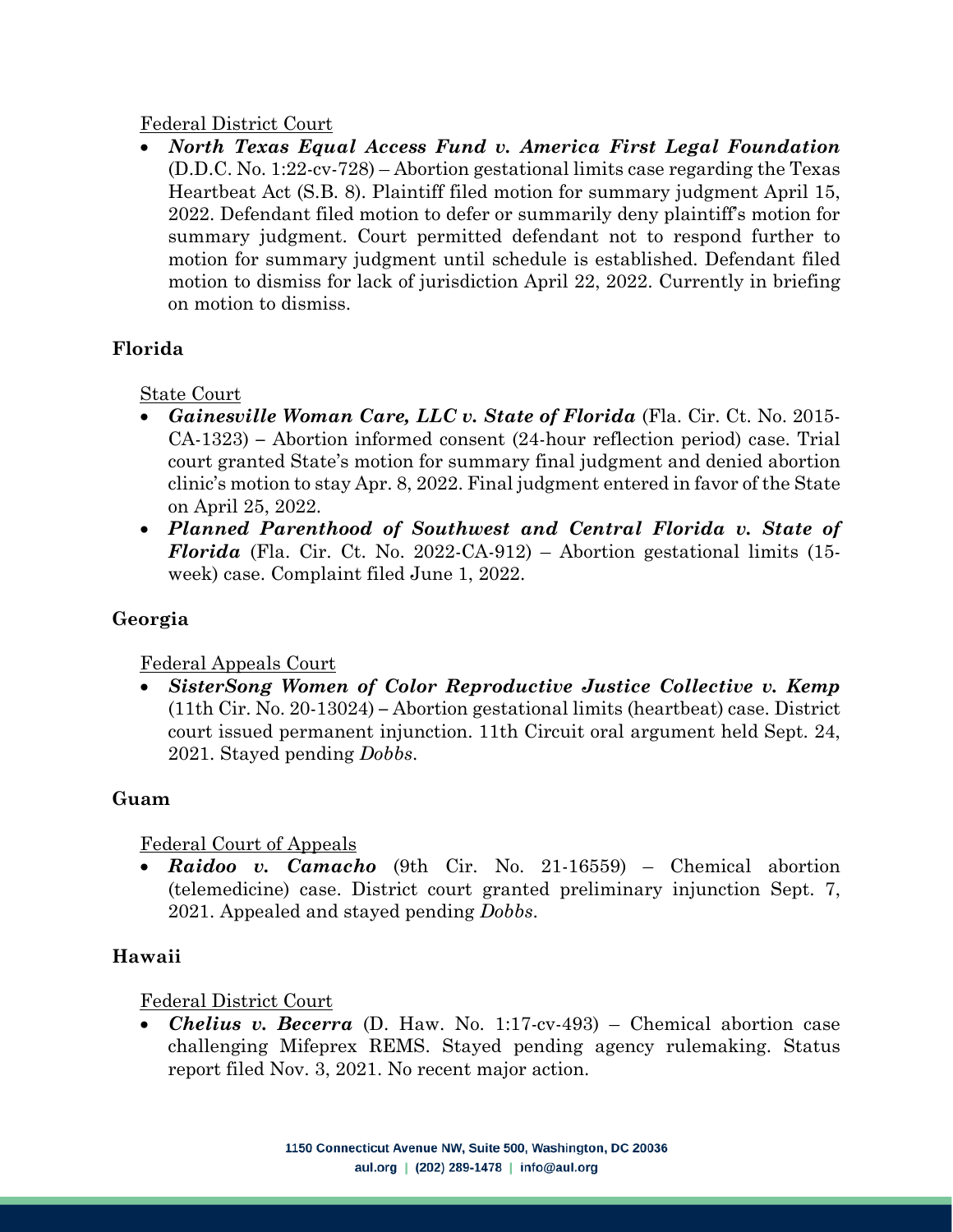## **Idaho**

#### Federal District Court

• *Planned Parenthood of the Great Northwest & the Hawaiian Islands v. Wasden* (D. Idaho No. 1:18-cv-555) – Abortion health and safety (physicianonly rule) case. Denied State's motions for reconsideration and summary judgment Sept. 30, 2021. Stayed pending *Dobbs*.

#### State Court

• *Planned Parenthood Great Northwest, Hawaii, Alaska, Indiana, Kentucky v. State of Idaho* (Idaho No. 49615-2022) – Petition for a writ of prohibition and application for declaratory judgment of a Texas S.B. 8-style heartbeat law (Idaho S.B. 1309) filed. Expedited briefing granted. Implementation of bill stayed pending further court action Apr. 8, 2022. Denied motion to vacate stay May 20, 2022.

#### **Illinois**

- *Braid v. Stilley* (N.D. Ill. No. 1:21-cv-5283) Abortion gestational limits case regarding Texas S.B. 8 heartbeat law. Complaint for interpleader and declaratory judgment filed. Granted interpleader. Certified constitutional challenge. Defendant Gomez appealed. Denied petition for a writ of mandamus, motion to stay appeal, and motion to voluntarily dismiss without prejudice Feb. 28, 2022. Appeal voluntarily dismissed. Currently in briefing before district court regarding Braid's motion for summary judgment. District court granted Braid's motion for a preliminary injunction and plaintiff's motion for temporary restraining order on June 08, 2022.
- *National Institute of Family and Life Advocates v. Rauner* (N.D. Ill. No. 3:16-cv-50310) – Free speech case regarding anti-pregnancy center law. Denied plaintiffs' motions to amend and to certify for interlocutory appeal the court's order denying plaintiffs' motion for summary judgment. Hearing on State's motion for summary judgment held Mar. 18, 2022. Briefing schedule issued, requiring motions to be filed by July 11, 2022.
- *North Texas Equal Access Fund v. Thomas More Society* (N.D. Ill. No. 1:22-cv-1399) – Abortion gestational limits case regarding the Texas Heartbeat Act (S.B. 8). Complaint filed Mar. 16, 2022. Defendant filed motion to dismiss for lack of jurisdiction April 28, 2022. Currently in briefing.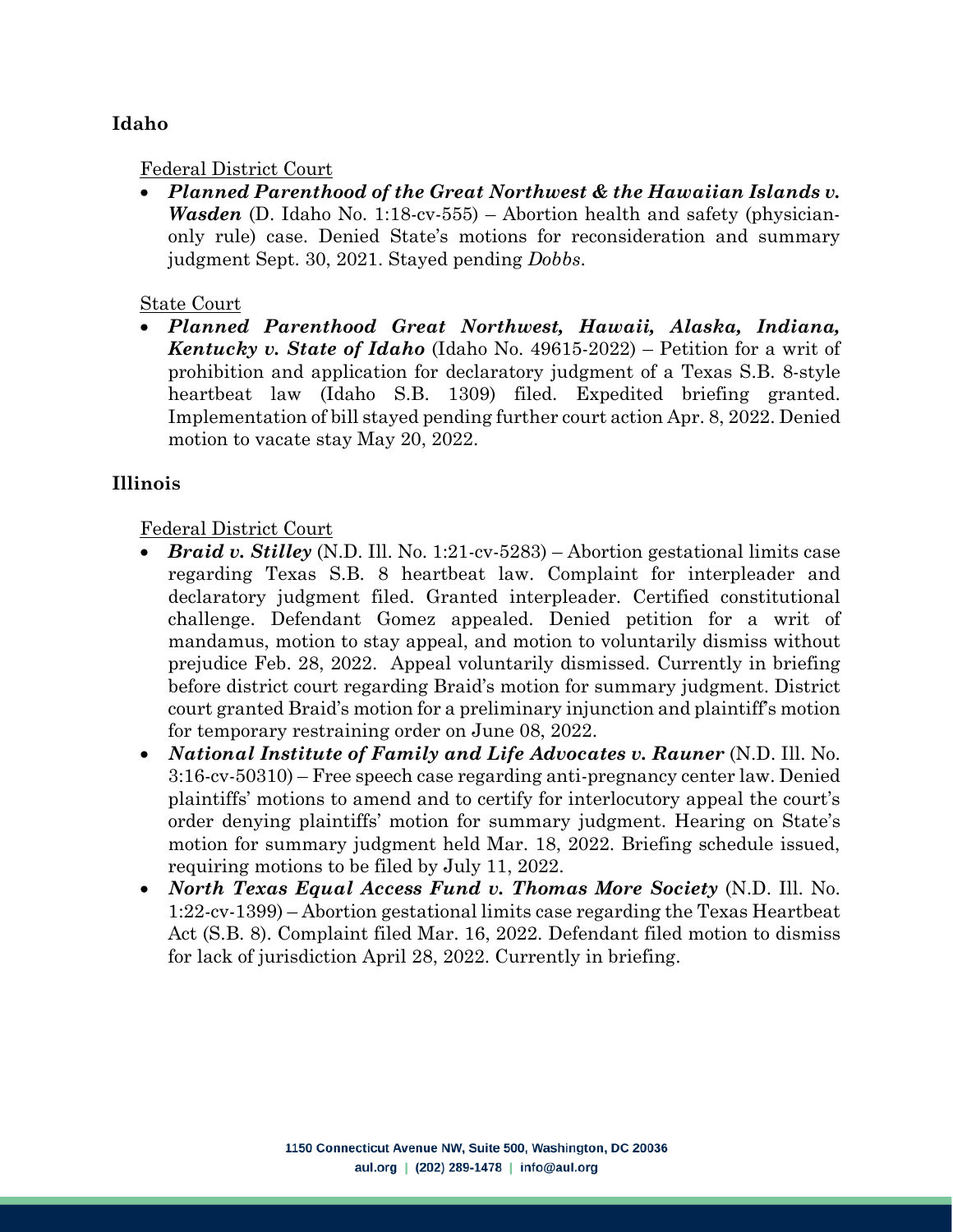## **Indiana**

#### U.S. Supreme Court

• *Box v. Planned Parenthood of Indiana & Kentucky* (No. 20-1375) – Abortion parental notice case regarding application of *Hellerstedt* standard. Cert. petition filed Mar. 29, 2021. Set for conference June 24, 2021. Apparently being held pending *Dobbs*. *Amicus curiae* [brief on behalf of Americans United](https://aul.org/wp-content/uploads/2021/11/2021-Box-v.-Planned-Parenthood-of-Indiana-and-Kentucky-Inc.-cert-petition-On-behalf-of-AUL.pdf)  [for Life.](https://aul.org/wp-content/uploads/2021/11/2021-Box-v.-Planned-Parenthood-of-Indiana-and-Kentucky-Inc.-cert-petition-On-behalf-of-AUL.pdf)

#### Federal Court of Appeals

• *Whole Woman's Health Alliance v. Rokita* (7th Cir. Nos. 21-2573, 21-2480) – Omnibus abortion case regarding chemical abortion, hospital-only, telemedicine, facility health and safety, and informed consent provisions. District court permanently enjoined certain provisions. 7th Circuit granted stay pending appellate resolution. Oral argument held Jan. 12, 2022. Held in abeyance pending *Dobbs*.

- *All-Options, Inc. v. Attorney General of Indiana* (S.D. Ind. No. 1:21-cv-1231) – Abortion health and safety (clinic licensing) case. Granted preliminary injunction June 30, 2021. Denied motion to stay proceedings pending *Dobbs*  and *Whole Woman's Health Alliance*, but essentially granted in part to the extent that the court *sua sponte* rescheduled discovery deadlines. Status conference set for Apr. 6, 2022. The court granted in part and denied in part plaintiffs' motion for a protective order Apr. 20, 2022.
- *Bernard v. Individual Members of the Indiana Medical Licensing Board* (S.D. Ind. 1:19-cv-1660) – Abortion gestational limits (dismemberment) case. Granted plaintiffs' motion to continue trial, denied plaintiffs' motion to stay all proceedings Sept. 15, 2021. Joint status report due within two weeks of *Dobbs* decision.
- *Irish 4 Reproductive Health v. U.S. Department of Health and Human Services* (N.D. Ind. No. 3:18-cv-491) – Conscience rights case regarding prochoice challenge to Notre Dame's exception to contraception mandate. Stayed pending rulemaking. Status report filed Feb. 15, 2022.
- *Planned Parenthood Great Northwest, Hawaii, Alaska, Indiana, Kentucky, Inc. v. Marion County Prosecutor* (S.D. Ind. No. 1:18-cv-1219) – Abortion reporting case. 7th Circuit reversed summary judgment in favor of Planned Parenthood and remanded. Planned Parenthood's petition for rehearing en banc denied. Planned Parenthood filed motion for preliminary injunction Nov. 1, 2021. Parties have briefed the motion for a preliminary injunction. Consolidated hearing on motion for preliminary injunction and trial on the merits reset to Sept. 08, 2022.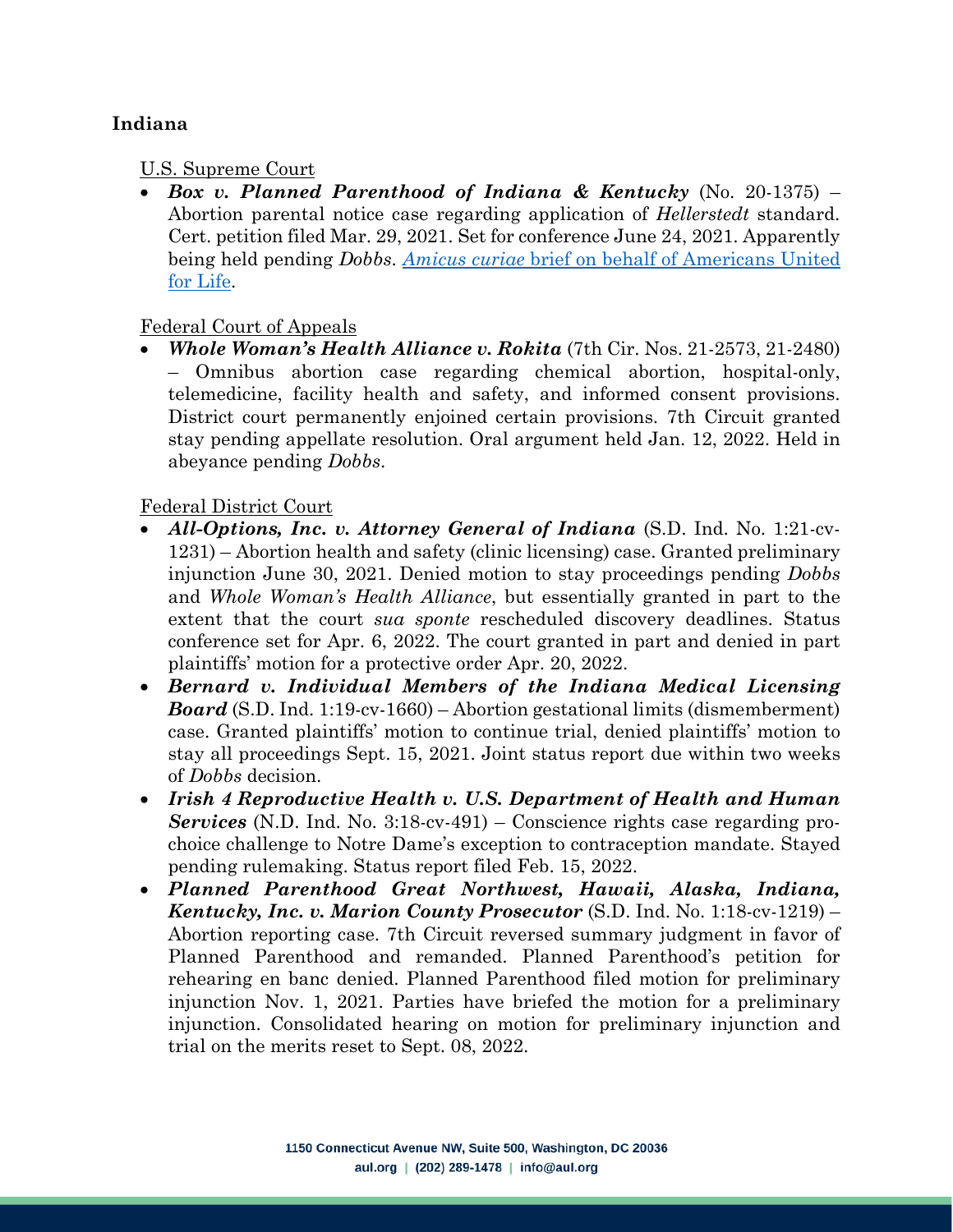#### **Iowa**

#### State Court

• *Planned Parenthood of the Heartland, Inc. v. Reynolds* (Iowa No. 21- 0856) **–** Abortion informed consent (24-hour reflection period) case. Trial court granted Planned Parenthood's motion for summary judgment and permanently enjoined the law. Appealed to Iowa Supreme Court. Oral argument held Feb. 23, 2022.

#### **Kansas**

State Court

- *Hodes & Nauser v. Schmidt* (Kan. No. 124130) **–** Abortion gestational limits (dismemberment) case. Granted plaintiffs' motion for summary judgment to permanently enjoin the law Apr. 7, 2021. Appealed to Kansas Supreme Court. Currently in briefing.
- *Hodes & Nauser v. Stanek* (Kan. No. 125051) **–** Health and safety (licensing) and chemical abortion (telemedicine) case. Trial court granted plaintiff's motion for summary judgment. State appealed. State's brief due June 30, 2022.
- *Trust Women Foundation Inc. v. Bennett* (Kan. Ct. App. No. 121693) **–** Chemical abortion (telemedicine) case. State court of appeals reversed denial of temporary injunction and held that Trust Women had standing to sue the Board of Healing Arts on May 20, 2022.

### **Kentucky**

Federal Court of Appeals

- *EMW Women's Surgical Center, P.S.C. v. Friedlander* (6th Cir. No. 19- 5516) **–** Abortion gestational limits (dismemberment) case. Sixth Circuit affirmed permanent injunction. SCOTUS granted cert. and held the Sixth Circuit erred in denying the Kentucky Attorney General's motion to intervene on the commonwealth's behalf in litigation. State filed petition for rehearing en banc in the Sixth Circuit Apr. 4, 2022.
- *Planned Parenthood Great Northwest, Hawaii, Alaska, Indiana, and Kentucky v. Cameron* (6th Cir. No. 22-5451) – Omnibus abortion lawsuit challenging comprehensive abortion bill, Ky. H.B. 3. Complaint filed Apr. 14, 2022. Plaintiff filed motion for a temporary restraining order or preliminary injunction. Temporary restraining order issued. District court granted EMW's motion to intervene for declaratory and injunction relief. Court granted preliminary injunction in part, enjoining defendants from enforcing H.B. 3 until the Cabinet creates a means for compliance and stayed litigation of the 15-week gestational limit pending *Dobbs* May 19, 2022. District court denied Cameron's motion to stay pending appeal May 26, 2022. Cameron appealed. Appellant's brief due July 18, 2022.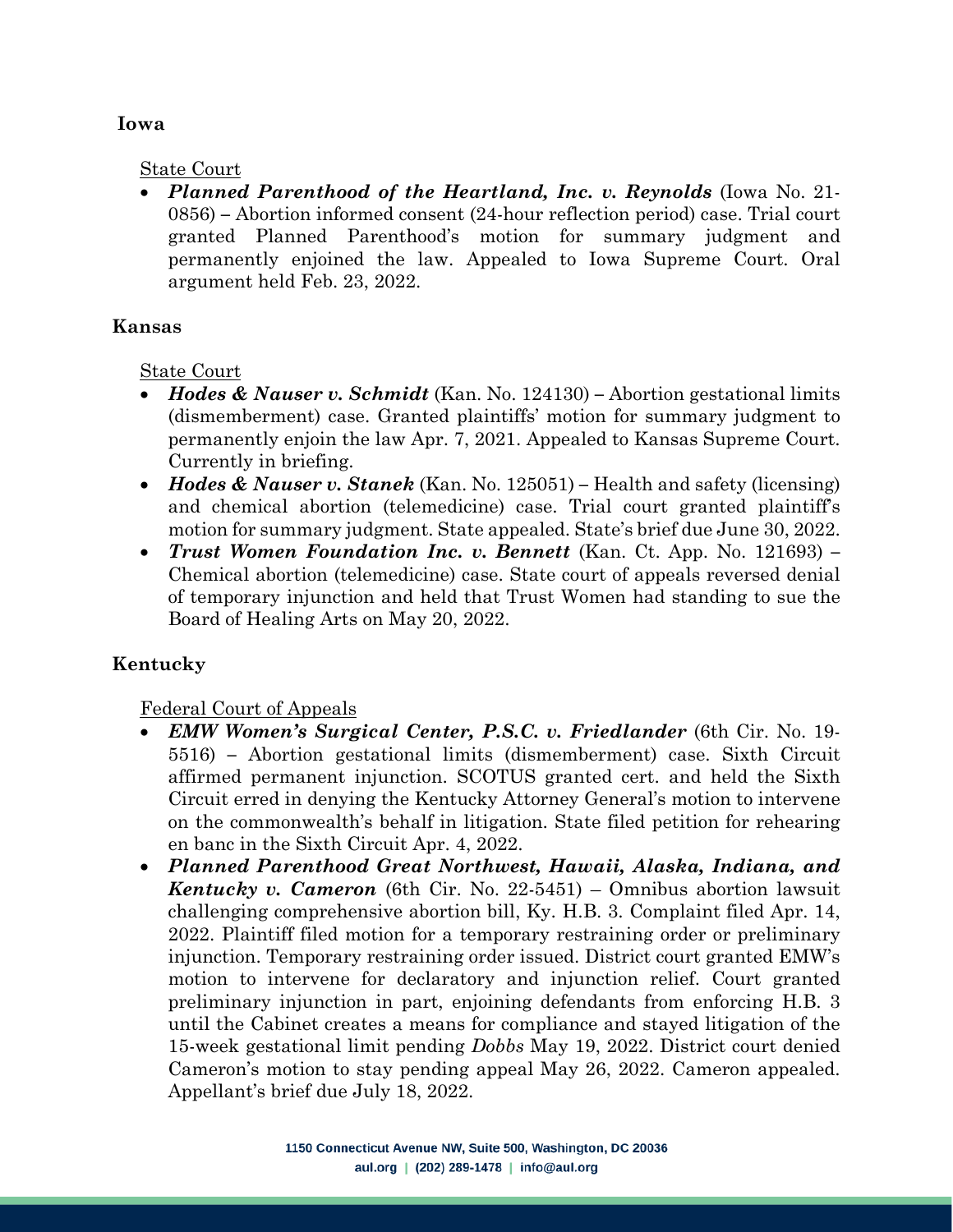• *Sisters for Life, Inc. v. Louisville-Jefferson County, KY Metro Government* (6th Circuit Nos. 22-5150 (lead), 22-5151) – Sidewalk counselors case challenging buffer zone law. Second amended complaint filed. Denied motion for preliminary injunction Feb. 25, 2022. Appealed to Sixth Circuit. Currently in briefing.

Federal District Court

- *Clark v. Bendapudi* (W.D. Ky. No. 3:21-cv-480) Free speech case regarding pro-life viewpoint discrimination. Amended complaint filed. Motion to dismiss filed and parties briefed the motion. Matter referred to a magistrate judge April 01, 2022.
- *EMW Women's Surgical Center v. Friedlander* (W.D. Ky. No. 3:17-cv-189) – Abortion health and safety (transfer agreement) case. Intervenor defendant's motion for summary judgment filed July 30, 2021. Plaintiffs' response brief held in abeyance pending court review of parties' post-trial briefs. Intervenordefendant's motion for summary judgment administratively remanded, to be reinstated by subsequent order, on March 18, 2022.
- *EMW Women's Surgical Center v. Friedlander* (W.D. Ky. No. 3:19-cv-178) – Abortion gestational limits (heartbeat), prenatal nondiscrimination (sex, race, color, national origin, disability) case, and omnibus challenge to comprehensive abortion bill (H.B. 3). Temporary injunction issued. Plaintiffs filed motion to stay proceedings Nov. 19, 2021. Intervenor Defendant's motion to dissolve temporary restraining order filed Feb. 4, 2022. Intervenor Defendant filed emergency motion for a ruling and/or a hearing on motion to dissolve temporary restraining order Mar. 4, 2022. Proceedings partially stayed pending *Dobbs*. Abortion clinic filed motion to expedite leave to file a supplemental complaint, which will challenge Kentucky H.B. 3, and motion for temporary restraining order Apr. 14, 2022. Response to Motion to Dissolve Temp. Restraining Order filed on April 15, 2022. Reply made April 22, 2022.

### **Louisiana**

### Federal District Court

• *Planned Parenthood Gulf Coast v. Phillips* (MD. La. No. 3:18-cv-176) – Abortion health and safety (clinic licensing) case. 5th Circuit panel affirmed in part, reversed in part, and remanded regarding the district court's denial of State's motion to dismiss. 5th Circuit granted Planned Parenthood's petition for rehearing en banc, denied plaintiffs' motion to dismiss the interlocutory appeal, and remanded for further proceedings Jan. 20, 2022. District court stayed proceedings pending *Dobbs*.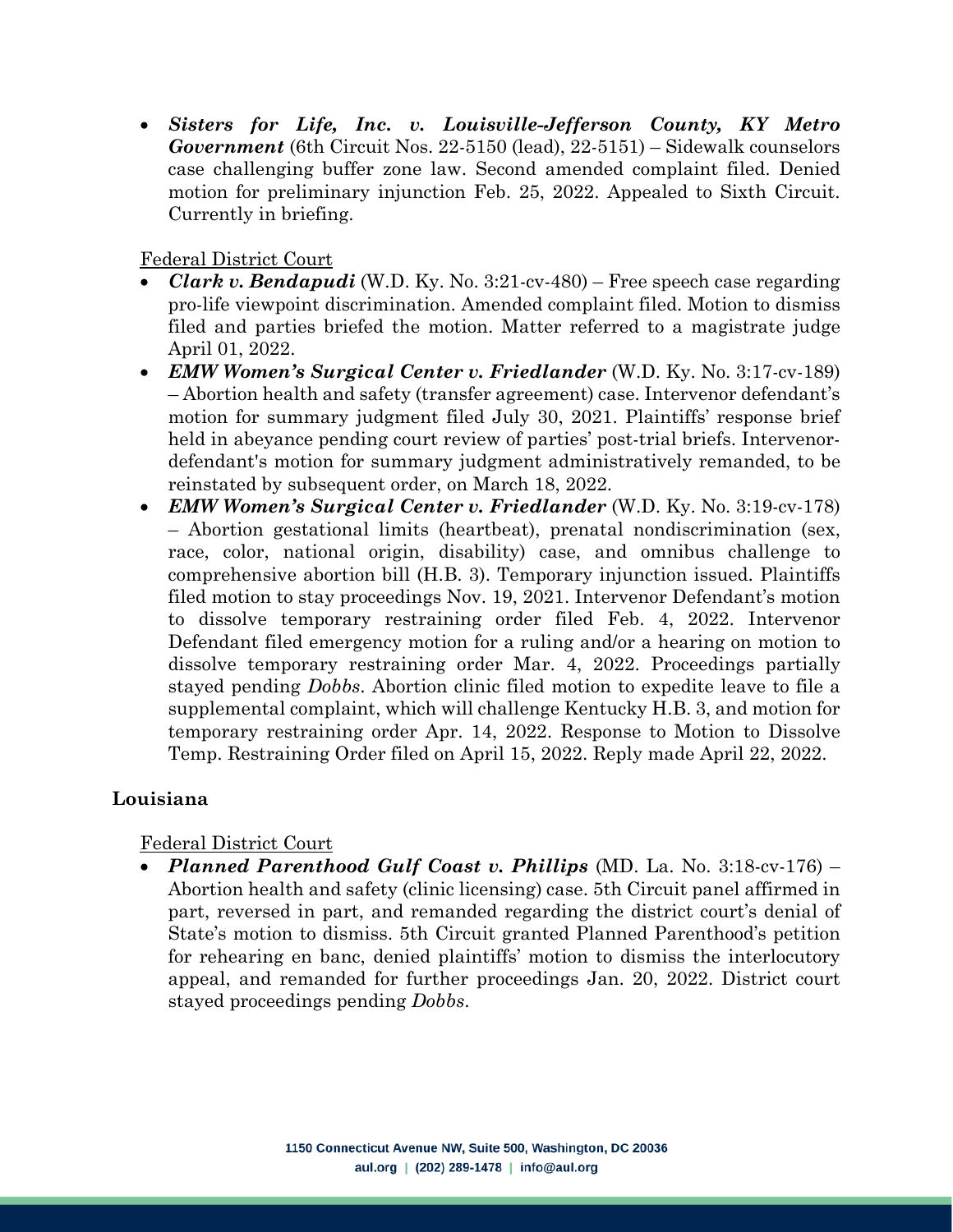• *Planned Parenthood Gulf Coast v. Phillips* (M.D. La. No. 3:15-cv-565) – Abortion funding (Medicaid) case. Stayed pending outcome of 5th Circuit rehearing en banc of *Planned Parenthood of Greater Texas Family Planning & Preventative Health Services, Inc. v. Smith* and the 5th Circuit appeal in *Planned Parenthood Gulf Coast, Inc. v. Gee*. Denied motion to vacate the preliminary injunction Apr. 7, 2021.

### **Maine**

No cases reported

## **Maryland**

No cases reported

### **Massachusetts**

### State Court

• *Kligler v. Healey* (Mass. No. SJC-13194) – Assisted suicide case regarding decriminalization for physicians. Trial court partially granted (free speech) and partially denied (equal protection) plaintiffs' motion for summary judgment and partially granted (involuntary manslaughter) and partially denied (free speech) defendants' motion for summary judgment. Supreme Judicial Court *sua sponte* accepted plaintiffs' appeal. Oral argument held Mar. 9, 2022. [AUL's amicus curiae brief on behalf of Christian Medical & Dental](https://aul.org/wp-content/uploads/2022/02/CMDA-brief-in-Kligler-v.-Healey.pdf)  [Associations.](https://aul.org/wp-content/uploads/2022/02/CMDA-brief-in-Kligler-v.-Healey.pdf)

# **Michigan**

### State Court

- *Planned Parenthood of Michigan v. Attorney General of the State of Michigan* (Mich. Ct. Cl. No. 22-000044-MM) – Abortion case challenging pre-*Roe* law. Complaint filed Apr. 7, 2022. Preliminary injunction issued May 17, 2022.
- *Whitmer v. Linderman* (Mich. Cir. Ct. No. 2022-193498-CZ) Abortion case challenging pre-*Roe* law. Complaint filed Apr. 7, 2022.

# **Minnesota**

### Federal District Court

• *Final Exit Network, Inc. v. Stuart* (D. Minn. No. 0:21-cv-01235) – Assisted suicide case regarding free speech. Granted in part (void for vagueness and § 1983), denied in part (as-applied challenge) State's motion to dismiss Feb. 3, 2022. Case stayed through Aug. 8, 2022, or until further order of the Court.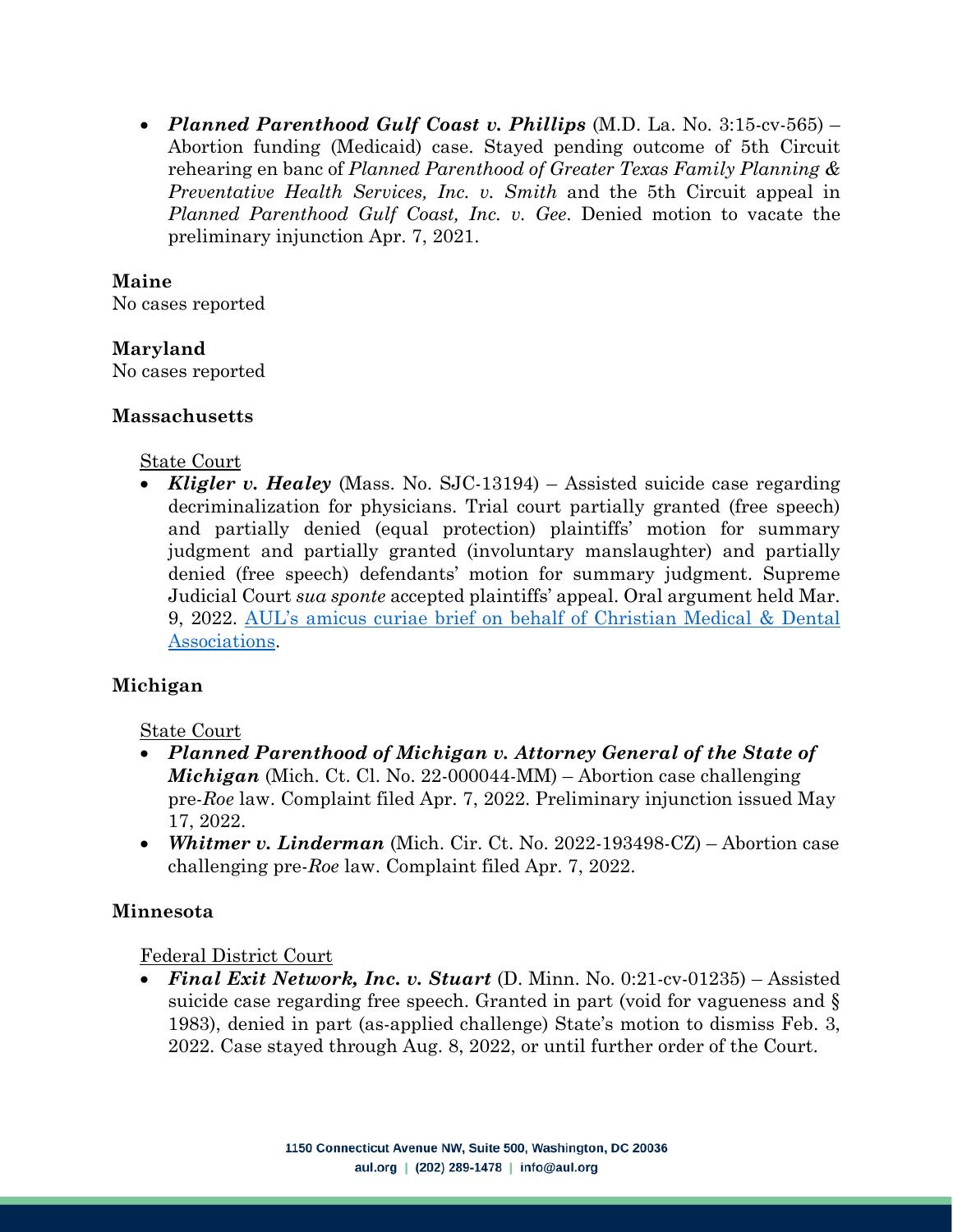#### State Court

• *Doe v. State of Minnesota* (Minn. Dist. Ct. No. A22-0073) – Omnibus abortion case regarding health and safety, reporting, informed consent, fetal remains, and parental notification provisions. Partially granted (dismissal of State and church's challenge to advertising law) and partially denied (remaining motion) State officials' motion for summary judgment Nov. 22, 2021. Trial set for June 27, 2022.

## **Mississippi**

## U.S. Supreme Court

• *Dobbs v. Jackson Women's Health Organization* (No. 19-1392) – Abortion gestational limits (15-week) case. SCOTUS oral argument held Dec. 1, 2021. *[Amicus curiae](https://aul.org/wp-content/uploads/2021/11/2021-Dobbs-v.-Jackson-Womens-Health-Organization-On-behalf-of-AUL.pdf)* bri[ef on behalf of Americans United for Life.](https://aul.org/wp-content/uploads/2021/11/2021-Dobbs-v.-Jackson-Womens-Health-Organization-On-behalf-of-AUL.pdf) AUL's *[amicus](https://aul.org/wp-content/uploads/2021/11/2021-Dobbs-v.-Jackson-Womens-Health-Organization-On-behalf-of-228-members-of-the-United-States-Congress.pdf)  curiae* [brief on behalf of 228 members of Congress.](https://aul.org/wp-content/uploads/2021/11/2021-Dobbs-v.-Jackson-Womens-Health-Organization-On-behalf-of-228-members-of-the-United-States-Congress.pdf)

### Federal District Court

- *GenBioPro, Inc. v. Dobbs* (S.D. Miss. No. 3:20-cv-652) Chemical abortion case regarding a generic Mifepristone manufacturer alleging preemption and Commerce Clause violations. Hearing on motion to dismiss for lack of jurisdiction June 8, 2022.
- *Jackson Women's Health Org. v. Dobbs* (S.D. Miss. No. 3:18-cv-171) Abortion omnibus challenge regarding gestational limits, informed consent, and health and safety provisions. Granted preliminary injunction. Stayed pending *Dobbs*.

### **Missouri**

### Federal Court of Appeals

• *Reproductive Health Services of Planned Parenthood of the St. Louis Region, Inc. v. Parson* (8th Cir. Nos. 19-2882, 19-3134) – Gestational limits (8-week, 14-week, 18-week, 20-week) and prenatal nondiscrimination (Down syndrome, sex, race) case. District court partially granted [gestational limits] and partially denied [prenatal nondiscrimination provisions] preliminary injunction for Reproductive Health Services. District court granted motion for reconsideration and modified preliminary injunction to include Down syndrome provision. 8th Cir. en banc oral argument held Sept. 21, 2021. Awaiting decision. *[Amicus curiae](https://aul.org/wp-content/uploads/2021/11/2021-Reproductive-Health-Services-of-Planned-Parenthood-of-the-St.-Louis-Region-Inc.-v.-Parson-On-behalf-of-AUL.pdf)* brief on beha[lf of Americans United for Life.](https://aul.org/wp-content/uploads/2021/11/2021-Reproductive-Health-Services-of-Planned-Parenthood-of-the-St.-Louis-Region-Inc.-v.-Parson-On-behalf-of-AUL.pdf)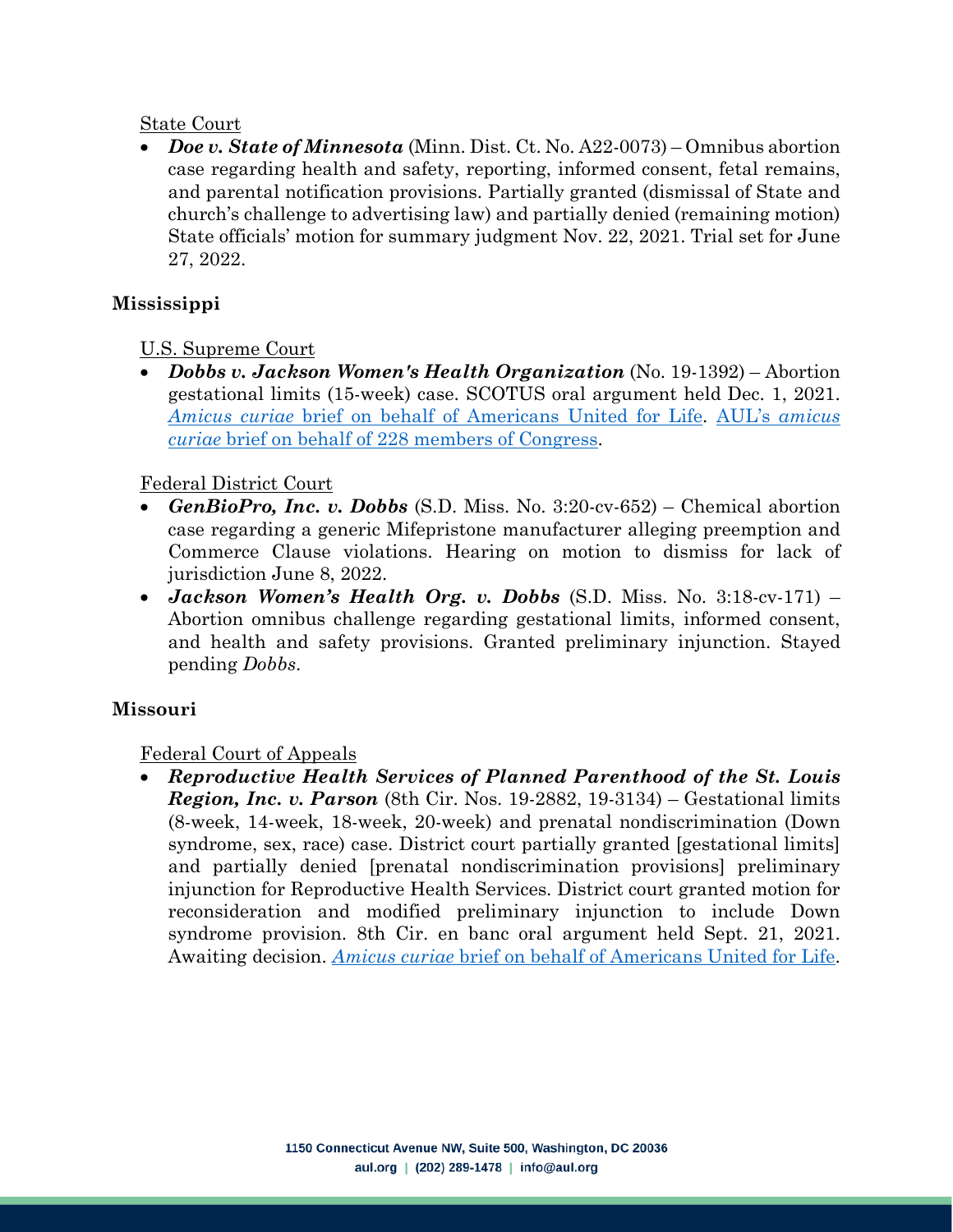#### **Montana**

State Court

- *Planned Parenthood of Mont. v. Montana* (Mont. No. DA 21-0521) Abortion "minibus" case regarding 20-week limit, chemical abortion, ultrasound viewing, and fetal heart tone provisions. Granted preliminary injunction Oct. 7, 2021. The Montana Supreme Court currently is considering the appeal on submission of the briefs.
- *Weems v. Montana* (Mont. No. DA 22-0207) Abortion challenge to expand health and safety law to include APRNs as abortion providers. Trial court issued a permanent injunction, permitting APRNs to provide abortions Feb. 25, 2022. State appealed to Montana Supreme Court Apr. 25, 2022.
- *Planned Parenthood of Mont. v. Montana* (Mont. Dist. Ct. No. DDV-2013- 407) – Abortion challenge to parental consent law. Trial court preliminarily enjoined law June 28, 2013. Case stalled with little action. Attorney General issued an advisory clarifying state of parental involvement laws Jan. 28, 2022. Trial court issued order denying to lift the preliminary injunction Apr. 28, 2022

### **Nebraska**

No cases reported

### **Nevada**

### State Court

• *Howell v. Frazier* (Nev. No. 83224) – Raising the issue of the constitutionality of a pre-*Roe* abortion statute that criminalizes self-induced abortion following 24-weeks gestation. A judge granted relief in finding that the woman's guilty plea was entered in violation of her Sixth and Fourteenth Amendment rights. Nevada Supreme Court accepted case and permitted constitutional challenge. Currently in briefing.

# **New Hampshire**

No cases reported

### **New Jersey**

### State Court

• *Petro v. Grewal* (N.J. Superior Ct. App. Div. No. A-003837-19) – Assisted suicide case regarding pro-life challenge to N.J. Medical Aid in Dying Law for the Terminally Ill Act. Trial court granted State's motion to dismiss for lack of standing and failure to state a claim upon which relief may be granted Apr. 1, 2020. On appeal in the appellate division. No recent action reported.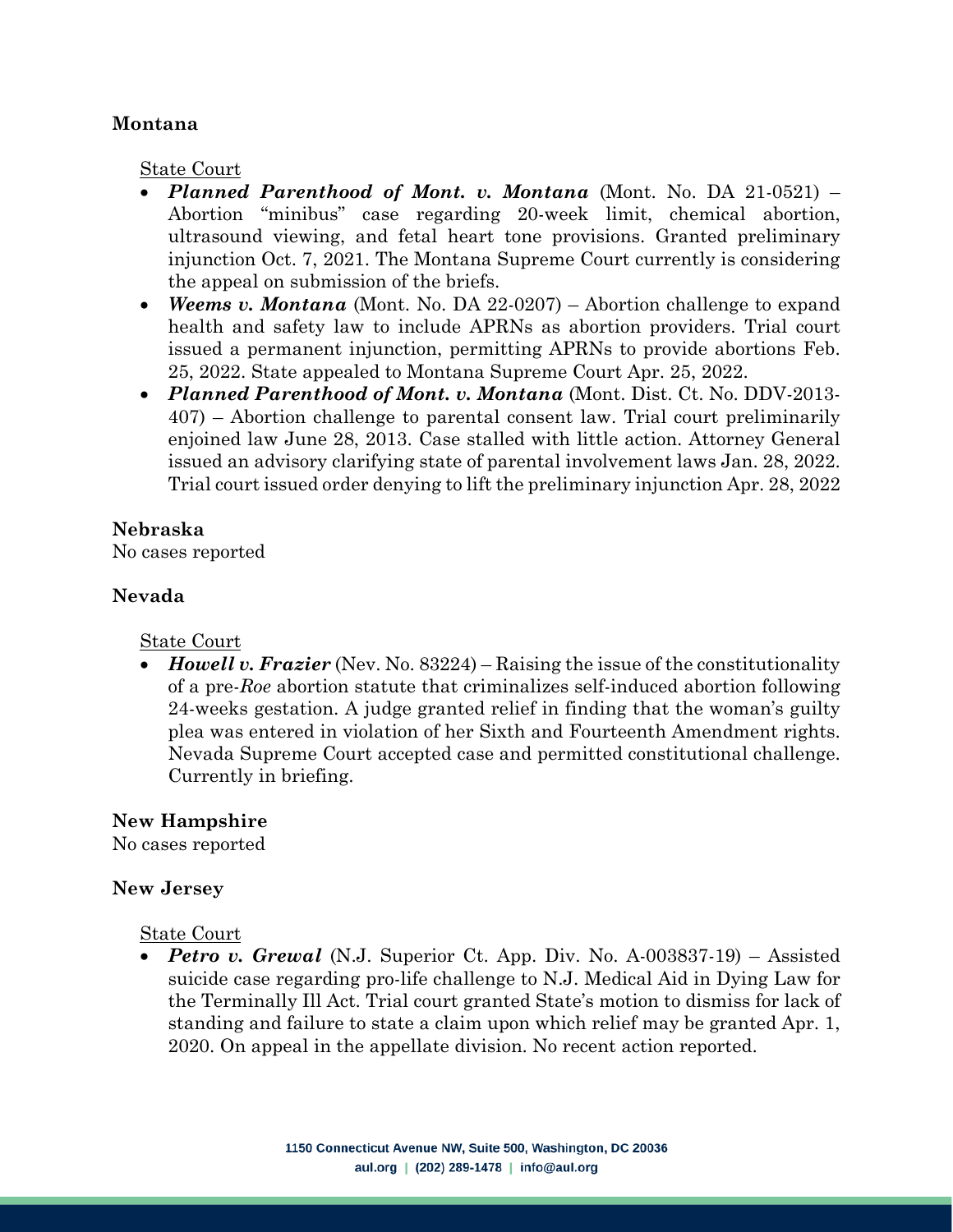**New Mexico** No cases reported

## **New York**

Federal Court of Appeals

- *CompassCare, First Bible Baptist Church and NIFLA v. Cuomo* (2d Cir. Nos. 22-951 [lead], 22-1076) – Conscience rights case regarding the abortionrelated "Boss Bill." Cross-motions for summary judgment filed May 21, 2021. Briefed cross-motions. Granted plaintiffs' motion for summary judgment, denied defendants' motion for summary judgment, and permanently enjoined defendants from enforcing N.Y. Labor Law § 203-e(6) against any employer Apr. 1, 2022. Appeal and cross-appeal filed. 2d Circuit held in abeyance pending *Slattery v. Cuomo* (2d Cir. No. 21-911).
- *New York v. U.S. Department of Health & Human Services* (2d Cir. Nos. 19-4254 [lead], 20-31, 20-32, 20-41) – Conscience rights case regarding HHS conscience protection rule. Preliminary injunction issued. Appealed to 2d Circuit. Held in abeyance pending rulemaking. Status report filed June 8, 2022.
- *Slattery v. Cuomo* (2d Cir. No. 21-911) Conscience rights case regarding the abortion-related "Boss Bill." District court granted motion to dismiss. Oral argument held Nov. 29, 2021.
- *The Center for Medical Progress v. Planned Parenthood Federation of America* (2d Cir. No. 21-2068) – Free speech case regarding David Daleiden's undercover videos. District court granted Planned Parenthood's motion to dismiss Daleiden's defamation suit for failure to state a claim. CMP appealed. 2d Circuit panel affirmed. Denied petition for panel rehearing, or, in the alternative, for rehearing en banc May 10, 2022.

Federal District Court

• *Smith v. Hochul* (N.D. N.Y. No. 5:21-cv-35) – Prenatal rights case regarding rights of viable unborn children and domestic violence under Reproductive Health Act. Granted in part and denied in part motion to dismiss and ordered that the case be closed Oct. 26, 2021. Appealed to 2d Circuit. Appeal stayed pending district court's decision on plaintiffs' motions to alter, amend or vacate the final judgment.

State Court

• *Roman Catholic Diocese of Albany v. Vullo* (N.Y. App. Div. No. 529350) – Conscience rights case regarding mandatory insurance coverage of "medically necessary abortions." Supreme Court granted, vacated, and remanded in light of *Fulton v. Philadelphia*, 141 S. Ct. 1868 (2020), Nov. 1, 2021. A New York Supreme Court affirmed the grant of the State's motion for summary judgment June 2, 2022.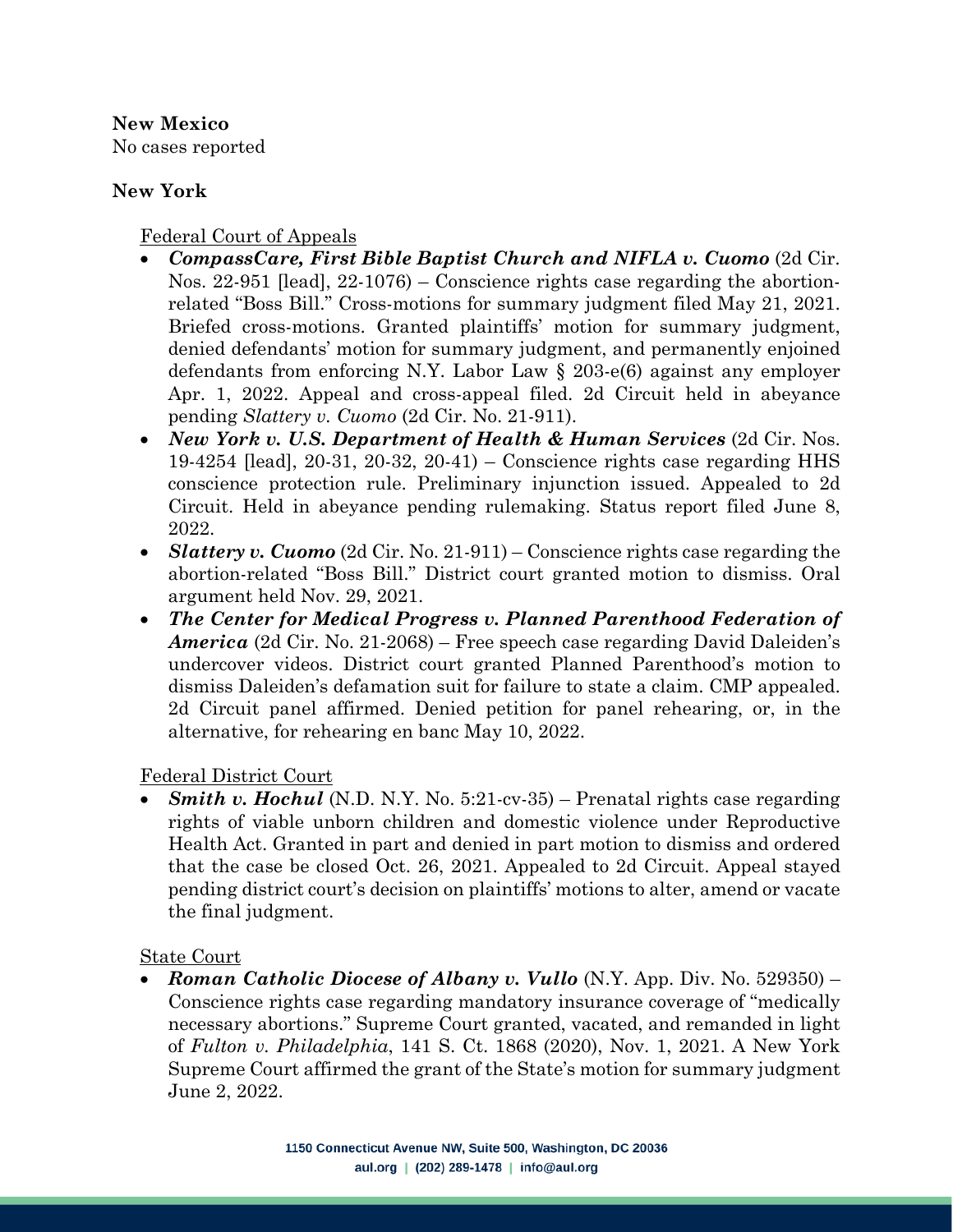### **North Carolina**

#### State Court

• *Planned Parenthood South Atlantic v. Moore* (N.C. Super. Ct. No. 20-cvs-500147) – Abortion omnibus challenge regarding 72-hour reflection period, clinic licensing, physician-only, telehealth, and informed consent provisions. Partially denied (subject matter jurisdiction and standing) and partially declined to rule on (failure to state a claim) motion to dismiss May 28, 2021. Case assigned to three-judge panel. Motion hearing set for Apr. 28, 2022.

#### **North Dakota**

#### Federal District Court

• *American Medical Association v. Stenehjem* (D. N.D. No. 1:19-cv-125) – Chemical abortion (pill reversal) case. Granted preliminary injunction. Bench trial set for May 1, 2023.

#### **Ohio**

#### Federal Court of Appeals

• *State of Ohio v. Becerra* (6th Cir. No. 21-4235) – Abortion funding case regarding pro-life challenge that HHS' 2021 final rule violates abortion funding restrictions. District court denied plaintiffs' motion for a preliminary injunction. Plaintiffs appealed. 6th Circuit denied plaintiffs' motion for a temporary injunction pending appeal Feb. 8, 2022. Briefed and awaiting oral argument schedule. *[Amicus curiae](https://aul.org/wp-content/uploads/2022/03/AUL-amicus-brief-in-State-of-Ohio-v.-Becerra.pdf)* [brief on behalf of Americans United for Life.](https://aul.org/wp-content/uploads/2022/03/AUL-amicus-brief-in-State-of-Ohio-v.-Becerra.pdf)

- *Planned Parenthood Southwest Ohio Region v. Yost* (S.D. Ohio No. 1:19 cv-118) – Gestational limits (15-week) case. Preliminary injunction granted in part Apr. 18, 2019. Stayed pending *Cameron v. EMW Women's Surgical Center*.
- *Preterm-Cleveland v. Attorney General of Ohio* (S.D. Ohio No. 1:19-cv-360) – Gestational limits (heartbeat) case. Stayed pending final disposition of all appeals and petitions for cert. in *Preterm-Cleveland v. Himes* (6th Cir. No. 18-3329), and *Memphis Center for Reproductive Health v. Slatery* (6th Cir. No. 20-5969).
- *Preterm-Cleveland v. Himes* (S.D. Ohio No. 1:18-cv-109) Prenatal nondiscrimination (Down syndrome) case. 6th Circuit en banc reversed the preliminary injunction. State filed motion for judgment on the pleadings May 27, 2021. Preterm filed cross-motion for judgment on the pleadings and motion to stay June 17, 2021. No recent action.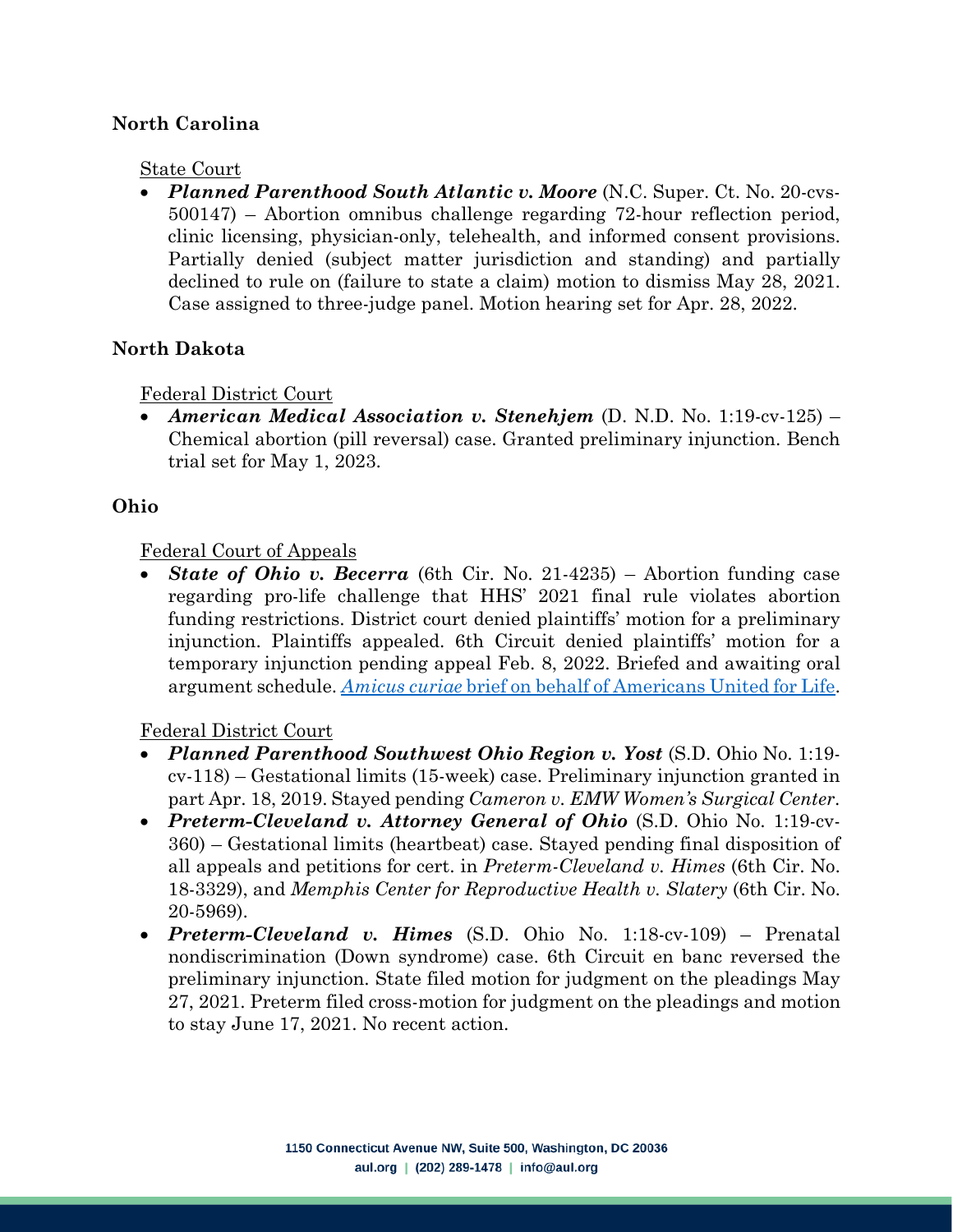#### State Court

- *Planned Parenthood Southwest Ohio Region v. Ohio Department of Health* (Ohio Ct. C.P. No. A2100870) – Fetal remains case. Amended complaint filed. Granted preliminary injunction. Answer filed Feb. 28, 2022. Bench trial set for Apr. 17, 2023.
- *Planned Parenthood Southwest Ohio Region v. Ohio Department of Health* (Ohio Ct. C.P. No. A2101148) – Chemical abortion (telemedicine) case. Preliminary injunction issued. Denied motion to dismiss. Answer filed Dec. 1, 2021. Bench trial set for May 30, 2023.
- *Women's Med. Grp. Pro. Corp. v. Vanderhoff* (Ohio Ct. C.P. No. A2200704) – Abortion health and safety case challenging licensing requirements in S.B. 157. Defendants filed motion to dismiss, or in the alternative, for summary judgment. Trial court granted preliminary injunction effective until June 21, 2022. Plaintiffs filed second motion for preliminary injunction. Preliminary injunction motion hearing set for June 13, 2022. Awaiting ruling on motion to dismiss.

## **Oklahoma**

### State Court

- *Oklahoma Call for Reproductive Justice v. O'Connor* (Okla. No. 119918) – Abortion "minibus" case regarding heartbeat, licensing, physician-only, and chemical abortion provisions, and gestational limits (throughout pregnancy) case. Temporary injunction granted in part and denied in part. Abortion clinic appealed. Okla. Supreme Court granted abortion clinic's emergency motion for a temporary injunction pending appeal Oct. 15, 2021. Briefed and awaiting oral argument schedule. Parties are litigating the gestational limits issue (Okla. S.B. 612) in the affiliated trial court case (Okla. Dist. Ct. No. CV-2021-2072).
- *Oklahoma Call for Reproductive Justice v. O'Connor* (Okla. Dist. Ct. No. CV-2021-2072) – Abortion "minibus" case regarding heartbeat, licensing, physician-only, chemical abortion provisions, and gestational limits (throughout pregnancy) case. The case is on appeal to the Oklahoma Supreme Court (Okla. No. 119918), except for the gestational limits (Okla. S.B. 612) issue. Plaintiffs moved to supplement the petition with challenge to S.B. 612 and to stay proceedings Apr. 28, 2022. Motion hearing set for Aug. 16, 2022.
- *Oklahoma Call for Reproductive Justice v. State of Oklahoma* (Okla. No. 120376) – Gestational limits (heartbeat) case involving a Texas S.B. 8-style law (Okla. H.B. 1503). Application for original jurisdiction and petition for declaratory and injunctive relief and/or a writ of prohibition filed Apr. 28, 2022. Oral argument held May 5, 2022. Supplemental application filed to add a challenge to Okla. S.B. 4327, a Texas S.B. 8-style law limiting abortion throughout pregnancy.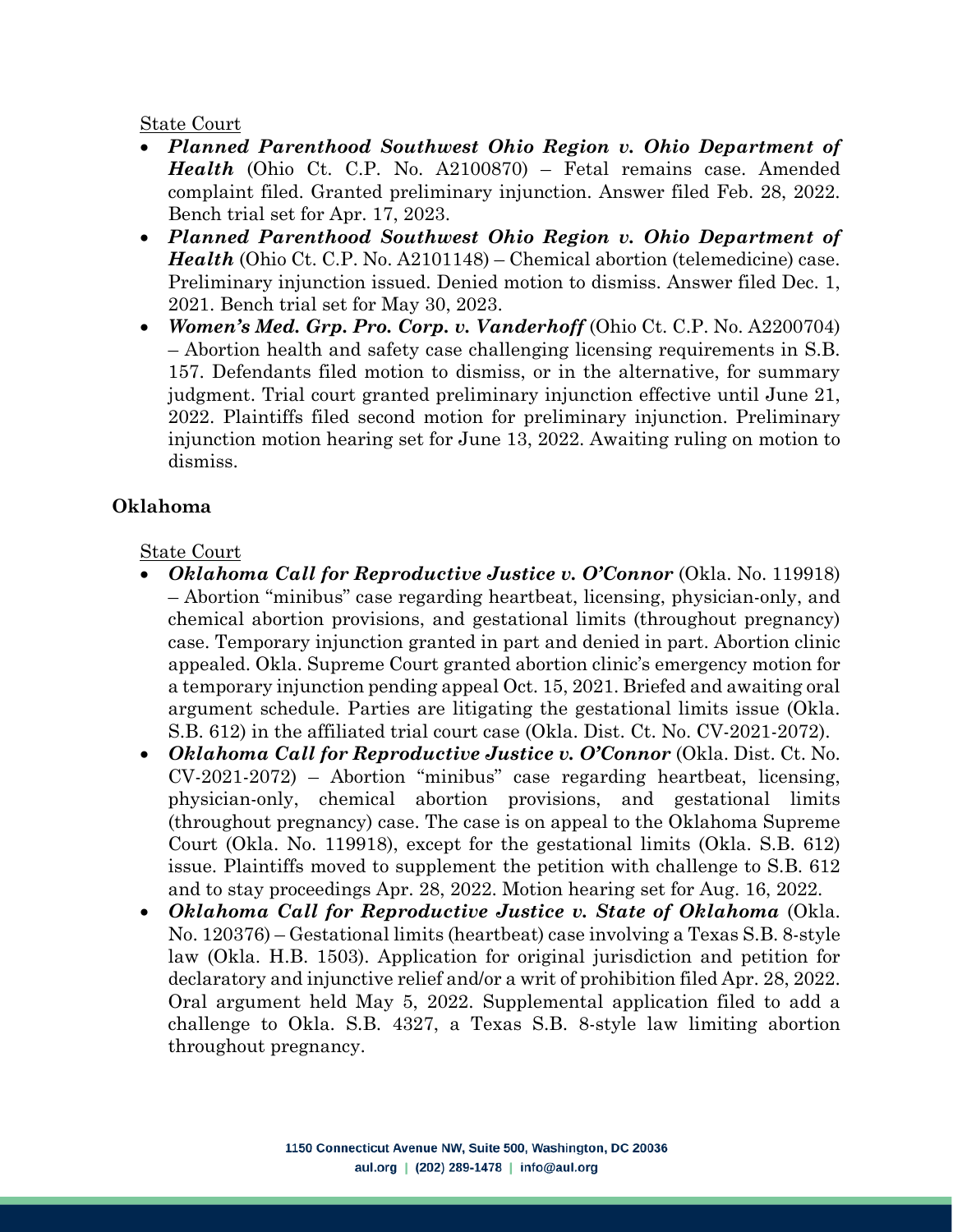- *Tulsa Women's Reproductive Clinic v. Hunter* (Okla. Dist. Ct. No. CV-2019-2176) – Chemical abortion (pill reversal) case. District court granted unopposed motion to expand temporary injunction Oct. 1, 2021. Currently in discovery.
- *Tulsa Women's Reproductive Clinic v. Hunter* (Okla. No. 118292) Abortion gestational limits (dismemberment) and informed consent (72-hour reflection period) case. District court upheld House Bills 1721 & 1409. Oklahoma Supreme Court granted temporary injunction pending appeal Nov. 4, 2019. Completed briefing and awaiting oral argument schedule. No recent action.

### **Oregon**

### Federal District Court

• *Gideonse v. Brown* (D. Or. No. 3:21-cv-1568) – Assisted suicide case regarding removal of residency requirements. Complaint filed Oct. 28, 2021. Answer due Mar. 30, 2022. Case settled Mar. 28, 2022. Per the settlement agreement, the State will not enforce the residency requirements.

# **Pennsylvania**

State Court

• *Allegheny Reproductive Health Center v. Pennsylvania Department of Human Services* (Penn. No. 26 MAP 2021) – Abortion funding (Medicaid) case regarding a state "Hyde Amendment." Trial court ruled for State. Commonwealth Court affirmed. Briefed and awaiting oral argument date in Pennsylvania Supreme Court. *Amicus curiae* [brief on behalf of Americans](https://aul.org/wp-content/uploads/2021/12/AUL-amicus-brief-in-Allegheny-Reprod-Health-Ctr-v-Pa-Dept-of-Human-Servs.pdf)  [United for Life.](https://aul.org/wp-content/uploads/2021/12/AUL-amicus-brief-in-Allegheny-Reprod-Health-Ctr-v-Pa-Dept-of-Human-Servs.pdf)

# **Rhode Island**

### State Court

• *Benson v. Raimondo* (R.I. No. SU-2020-0066-A) – Pro-life challenge to Reproductive Privacy Act regarding the legislative authority to pass the Act. Trial court granted defendants' motion to dismiss. Rhode Island Supreme Court affirmed May 4, 2022. Motion to reargue denied June 3, 2022.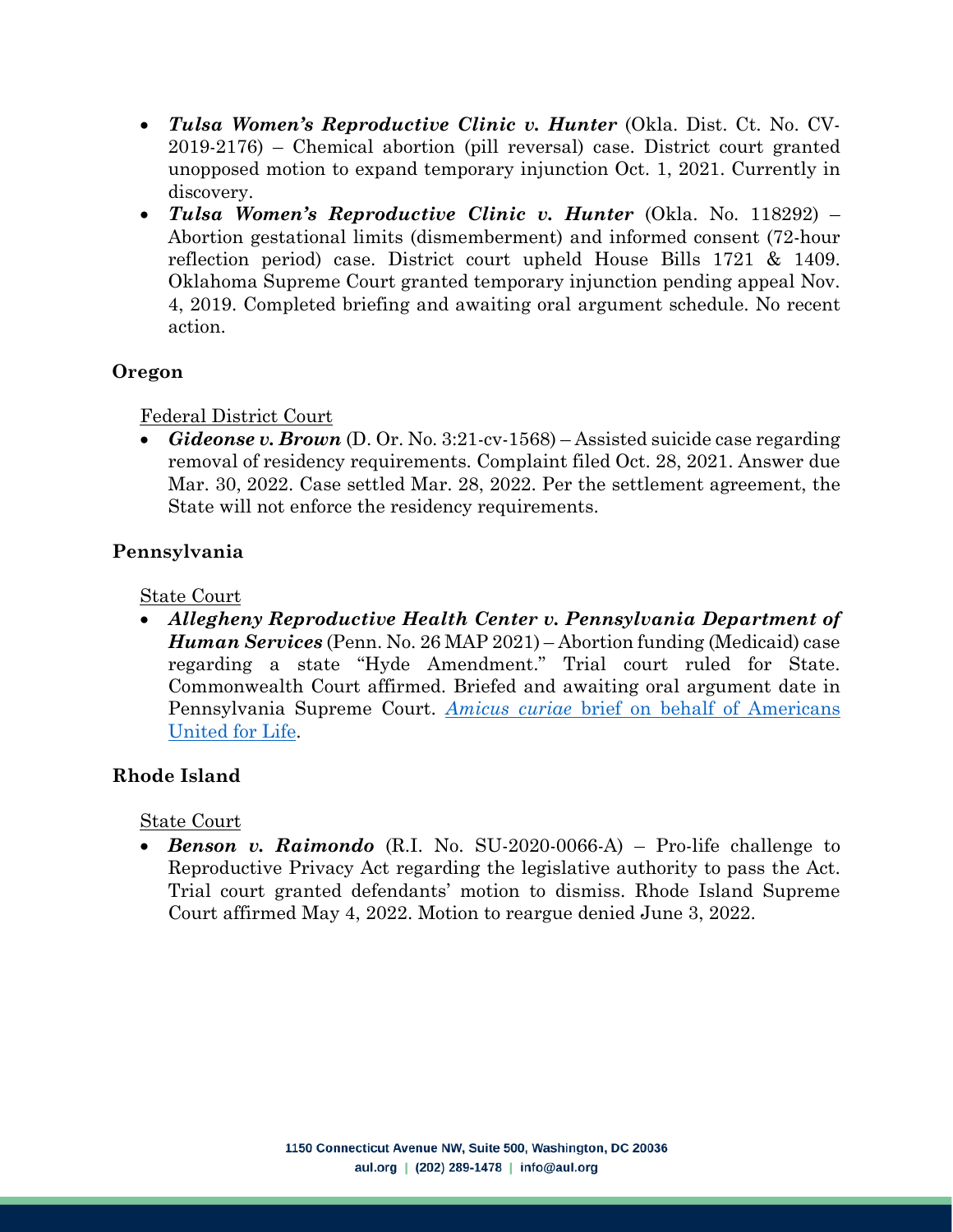### **South Carolina**

#### U.S. Supreme Court

• *Kerr v. Planned Parenthood South Atlantic* (No. 21-1431) – Abortion funding case regarding South Carolina's exclusion of abortion businesses as "qualified" Medicaid providers. District court issued declaratory judgment and permanent injunction. 4th Circuit affirmed. State filed a petition for a writ of certiorari in the Supreme Court May 6, 2022. Supreme Court denied motion to expedite consideration of the petition June 6, 2022. *[Amicus curiae](https://aul.org/wp-content/uploads/2022/05/AUL-amicus-brief-in-Kerr-v.-Planned-Parenthood-South-Atlantic.pdf)* [brief on](https://aul.org/wp-content/uploads/2022/05/AUL-amicus-brief-in-Kerr-v.-Planned-Parenthood-South-Atlantic.pdf)  [behalf of Americans United for Life.](https://aul.org/wp-content/uploads/2022/05/AUL-amicus-brief-in-Kerr-v.-Planned-Parenthood-South-Atlantic.pdf)

#### Federal Court of Appeals

• *Planned Parenthood South Atlantic v. Wilson* (4th Cir. No. 21-1369) – Abortion gestational limits (heartbeat) case. District court issued preliminary injunction. 4th Circuit issued amended opinion affirming district court. State filed petition for rehearing en banc Mar. 8, 2022. Currently in briefing on petition for rehearing en banc.

#### **South Dakota**

#### Federal Court of Appeals

- *Planned Parenthood Minnesota, North Dakota, South Dakota v. Noem* (8th Cir. Nos. 21-2913, 21-2922) – Abortion informed consent case. Granted preliminary injunction June 30, 2011. Partially dissolved preliminary injunction June 11, 2013. 6th amended complaint filed July 1, 2021. Denied State's motion to dissolve what remains of preliminary injunction Aug. 20, 2021. State appealed. 8th Circuit denied motions for initial hearing en banc. Briefed and awaiting oral argument. *Amicus curiae* [brief on behalf of](https://aul.org/wp-content/uploads/2021/12/Amicus-Brief-of-AUL-in-Planned-Parenthood-v.-Noem.pdf)  [Americans United for Life.](https://aul.org/wp-content/uploads/2021/12/Amicus-Brief-of-AUL-in-Planned-Parenthood-v.-Noem.pdf) AUL's *amicus curiae* [brief on behalf of Heartbeat](https://aul.org/wp-content/uploads/2021/12/PP-v-Noem-Heartbeat-Amicus-Brief-FINAL.pdf)  [International, Inc.](https://aul.org/wp-content/uploads/2021/12/PP-v-Noem-Heartbeat-Amicus-Brief-FINAL.pdf)
- *Planned Parenthood Minnesota, North Dakota, South Dakota v. Noem* (8th Cir. No. 22-1362) – Chemical abortion case regarding state health department's in-person dispensing rule. Complaint filed Jan. 19, 2022. Granted motion for preliminary injunction. State appealed. Denied State's motion to stay preliminary injunction Mar. 14, 2022. Stayed pending *Dobbs*.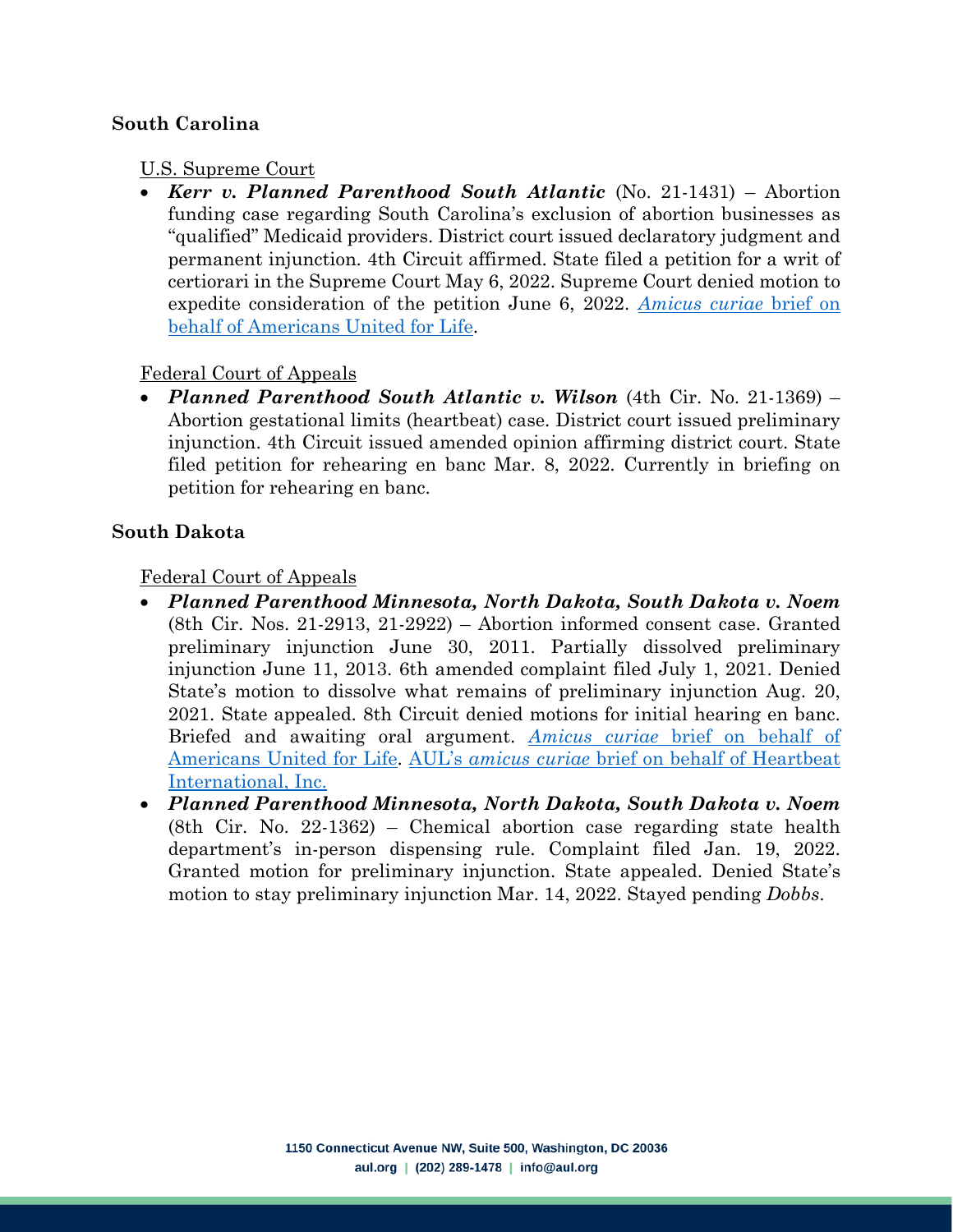#### **Tennessee**

#### Federal Court of Appeals

• *Memphis Center for Reproductive Health v. Slatery* (6th Cir. No. 20-5969) – Abortion gestational limits (heartbeat, cascading bans) and prenatal nondiscrimination (sex, race, Down syndrome) case. 6th Circuit panel affirmed preliminary injunction. State's petition for rehearing en banc granted with the briefing schedule to be set at a later time. Granted State's motion for partial stay of injunction [prenatal non-discrimination] pending appeal Feb. 2, 2022.

#### Federal District Court

• *Planned Parenthood of Tennessee and Northern Mississippi v. Slatery* (M.D. Tenn. No. 3:20-cv-00740) – Chemical abortion (pill reversal) case. Preliminary injunction granted Feb. 26, 2021. Stayed pending *Dobbs*.

#### **Texas**

#### Federal Court of Appeals

- *United States of America v. Texas* (5th Cir. No. 21-50949) **–** Abortion gestational limits case regarding the Texas Heartbeat Act (S.B. 8). District court granted preliminary injunction. 5th Circuit granted Texas's motion to stay preliminary injunction pending appeal. SCOTUS dismissed writ of cert. as improvidently granted. 5th Circuit ordered the State's motion for voluntary remand or abeyance is to be carried with the case Jan. 21, 2022. Currently in briefing and awaiting an oral argument schedule.
- *Whole Woman's Health v. Young* (5th Cir. No. 18-50730) Fetal remains case. District court issued permanent injunction. 5th Circuit oral argument held Sept. 5, 2019. Pending decision. No recent action.

- *Davis v. Sharp* (W.D. Tex. No. 1:22-cv-373) Abortion gestational limits case regarding the Texas Heartbeat Act (S.B. 8). Complaint filed Apr. 19, 2022. Plaintiffs filed motion for summary judgment. Denied defendants' motion to defer consideration of plaintiffs' motion for summary judgment, or, in the alternative, to summarily deny the motion for summary judgment May 24, 2022. Defendants filed motion to dismiss for lack of jurisdiction June 1, 2022.
- *Deanda v. Becerra* (N.D. Tex. No. 2:20-cv-92) **–** Abortion parental involvement case alleging Title X funds violate Texas Family Code and parental rights. Denied without prejudice plaintiffs' motion to certify class and held moot the cross-motions for summary judgment Feb. 15, 2022.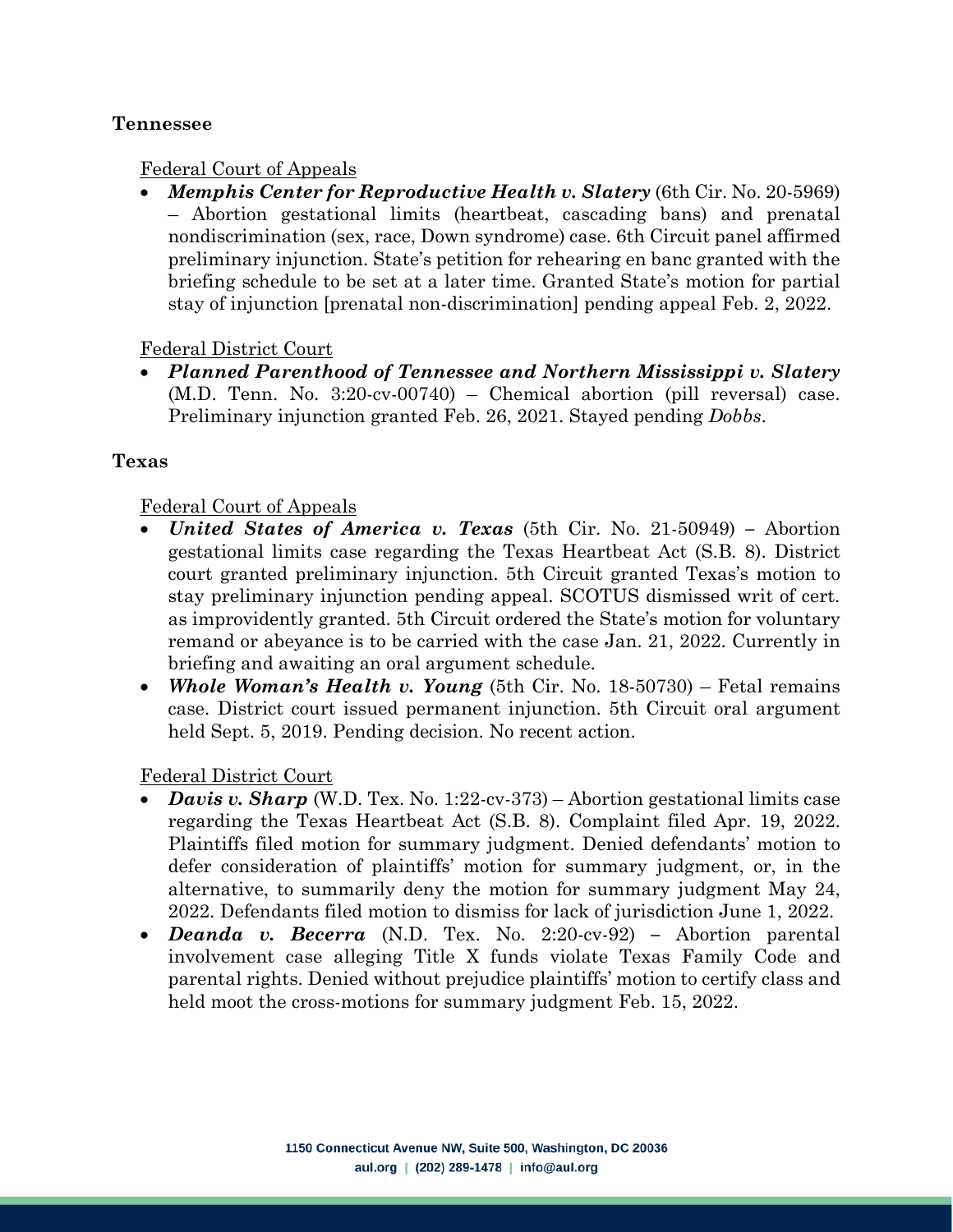- *Whole Woman's Health v. Jackson* (W.D. Tex. No. 1:21-cv-616) **–** Abortion gestational limits case regarding the Texas Heartbeat Act (S.B. 8). 5th Circuit denied motions for injunction pending appeal and to lift stays. SCOTUS denied application for injunctive relief. SCOTUS permitted lawsuit to proceed only against licensing officials. On certified questions, Supreme Court of Texas found the state licensing officials have no direct or indirect enforcement power. State filed letter indicating there is an outstanding issue regarding S.B. 8's attorney's fees mechanism. Remanded to district court Apr. 26, 2022. Defendants filed amended motion to dismiss in part for lack of subject-matter jurisdiction May 22, 2022.
- *Whole Woman's Health Alliance v. Paxton* (W.D. Tex. No. 1:18-cv-500) Omnibus abortion case regarding licensing, chemical abortion, informed consent, parental involvement, criminal penalties, and Medicaid funding. Motions to dismiss filed Aug 27 & Oct. 10, 2018. Stay pending *June Medical Services*. Stay lifted July 23, 2020. Currently awaiting decision on motions to dismiss. No recent action.

State Court

- *North Texas Equal Access Fund v. Maxwell* (Tex. Dist. Ct. No. 22-2100- 431) **–** Abortion gestational limits case regarding the Texas Heartbeat Act (S.B. 8). Filed petition, request for declaratory judgment, application for temporary injunction, and anti-suit injunction Mar. 15, 2022. Motion to dismiss filed May 16, 2022.
- *The Lilith Fund for Reproductive Equity v. Dickson* (Tex. No. 21-0978) **–** Free speech case regarding Dickson's alleged defamatory statements that referred to the Lilith Fund as a "criminal organization." Trial court denied motion to dismiss. Court of appeals reversed. Briefed before state supreme court and awaiting oral argument.
- *The Lilith Fund for Reproductive Equity v. Weldon* (Tex. Dist. Ct. No. 22-03-032) **–** Abortion gestational limits case regarding the Texas Heartbeat Act (S.B. 8). Filed petition, request for declaratory judgment, application for temporary injunction, and anti-suit injunction Mar. 15, 2022.
- *Van Stean v. Texas Right to Life* (Tex. Ct. App. No. 03-21-00650-CV) **–** Abortion gestational limits case regarding the Texas Heartbeat Act (S.B. 8). Declared certain civil procedures unconstitutional and issued declaratory judgment Dec. 9, 2021. Defendants appealed. Briefed and awaiting oral argument schedule.
- *Zimmerman v. City of Austin* (Tex. No. 21-0262) **–** Abortion funding case regarding city budget allocations of taxpayer money to abortion-assistance organizations. District court granted Defendants' plea to the. Court of Appeals affirmed. Briefed and awaiting oral argument before the Supreme Court of Texas on the merits. *Amicus curiae* [brief filed on behalf of Americans United](https://aul.org/wp-content/uploads/2022/03/AUL-amicus-brief-in-Zimmerman-v.-City-of-Austin-merits.pdf)  [for Life.](https://aul.org/wp-content/uploads/2022/03/AUL-amicus-brief-in-Zimmerman-v.-City-of-Austin-merits.pdf)